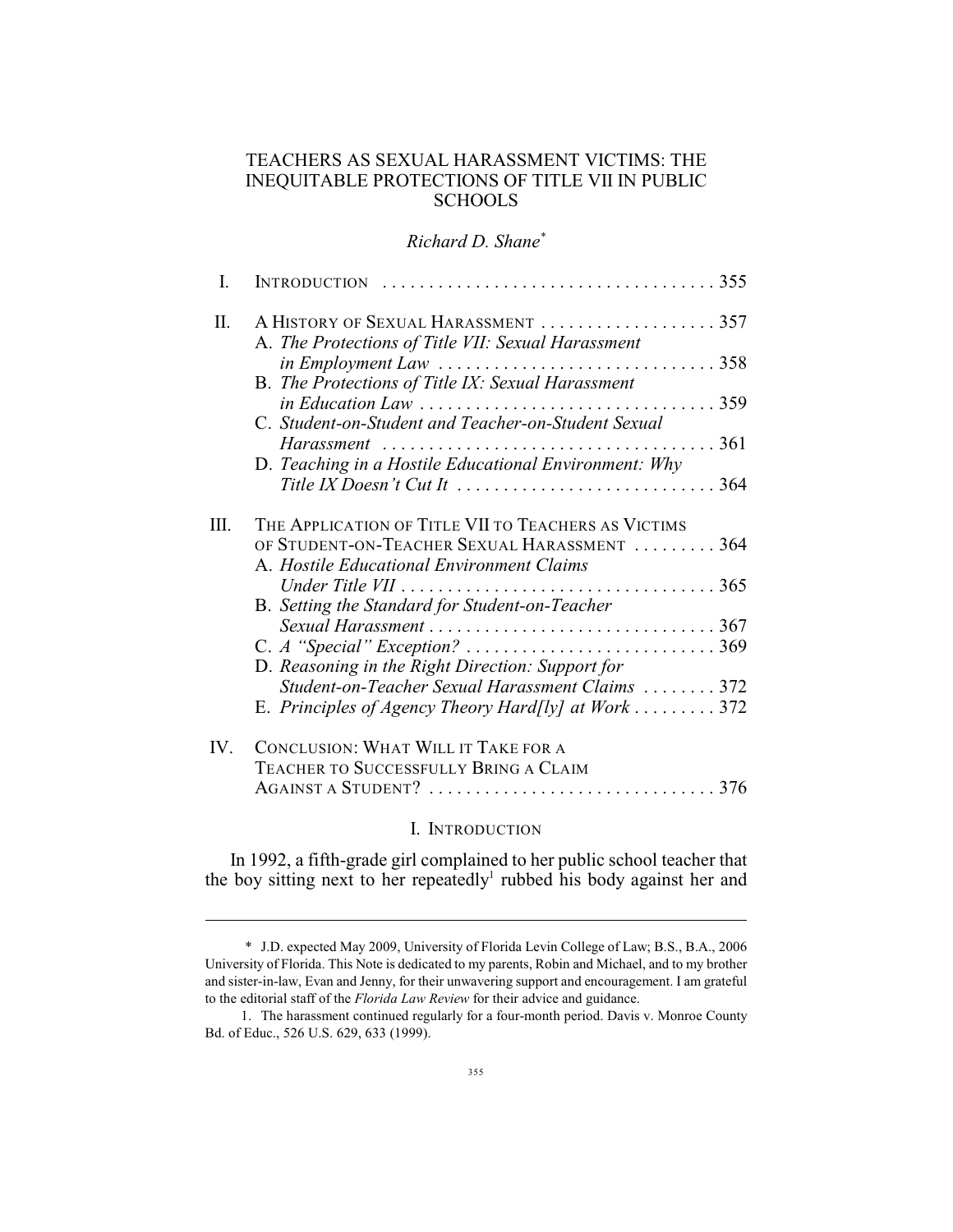made sexually explicit comments to her.<sup>2</sup> After school authorities ignored her repeated complaints, the student filed suit against the school board.<sup>3</sup> The United States Supreme Court held that a private cause of action under Title IX existed against the school board for student-on-student harassment.<sup>4</sup>

In 1993, a ninth-grade female student had sex with her public school social studies teacher over a period of six months.<sup>5</sup> Once police discovered the relationship, the teacher was fired, his teaching certificate was revoked, and the student and her mother filed suit against the school district.<sup>6</sup> Had a school supervisor known of the harassment and been deliberately indifferent to it, the school district would have been liable for the teacher-on-student harassment.<sup>7</sup>

In 2000, a female public school teacher resigned from her job after a male student sexually harassed her for two months.<sup>8</sup> The teacher reported the harassment to school administrators, but when they failed to stop the harassment, the teacher sued the Department of Education.<sup>9</sup> The court allowed a cause of action under Title  $VII^{10}$  for student-on-teacher harassment. $11$ 

Although sexual harassment occurs in all workplaces, courts have been slower to recognize its impact in schools.<sup>12</sup> Beginning in the early 1990s, federal courts progressively recognized the need for protection of students

8. Plaza-Torres v. Rey, 376 F. Supp. 2d 171, 175 (D.P.R. 2005). Although there was no Supreme Court or federal appellate decision on point, the district court recognized that courts have held schools liable for teacher-on-student harassment, supervisor-on-teacher harassment, and harassment by non-employees, such as customers or clients. *Id.* at 180–81. Likewise, the court reasoned that this student-on-teacher harassment is highly analogous to these types of harassment. *Id.* at 182. Moreover, the court found support in recent opinions from New York and Illinois and in Title VII's goal to eliminate all forms of sex discrimination in the workplace. *Id.* at 181–82. Accordingly, holding schools liable for sexual harassment by students supports this goal and is consistent with recent legal precedent. *Id.* at 182. The court denied the school's motion for summary judgment and held that a jury should decide whether two months was long enough for appropriate corrective action. *Id.* at 182, 184.

- 9. *Id.* at 175.
- 10. *See infra* Part II.A.
- 11. *Id.* at 182, 184; *see also infra* notes 136–45 and accompanying text.

12. Natalie J. Malovich & Jayne E. Stake, *Sexual Harassment on Campus: Individual Differences in Attitudes and Beliefs*, 14 PSYCHOL. WOMEN Q. 63, 63 (1990).

<sup>2.</sup> *Id.* at 633–34.

<sup>3.</sup> *Id.* at 635.

<sup>4.</sup> *Id.* at 633, 654.

<sup>5.</sup> Gebser v. Lago Vista Indep. Sch. Dist., 524 U.S. 274, 277–78 (1998) (noting that had a supervisory employee been put on notice of this conduct and had the employee deliberately failed to act to end the harassment, the school district would have been liable for the teacher-on-student harassment under Title IX).

<sup>6.</sup> *Id.* at 278.

<sup>7.</sup> *Id.* at 290.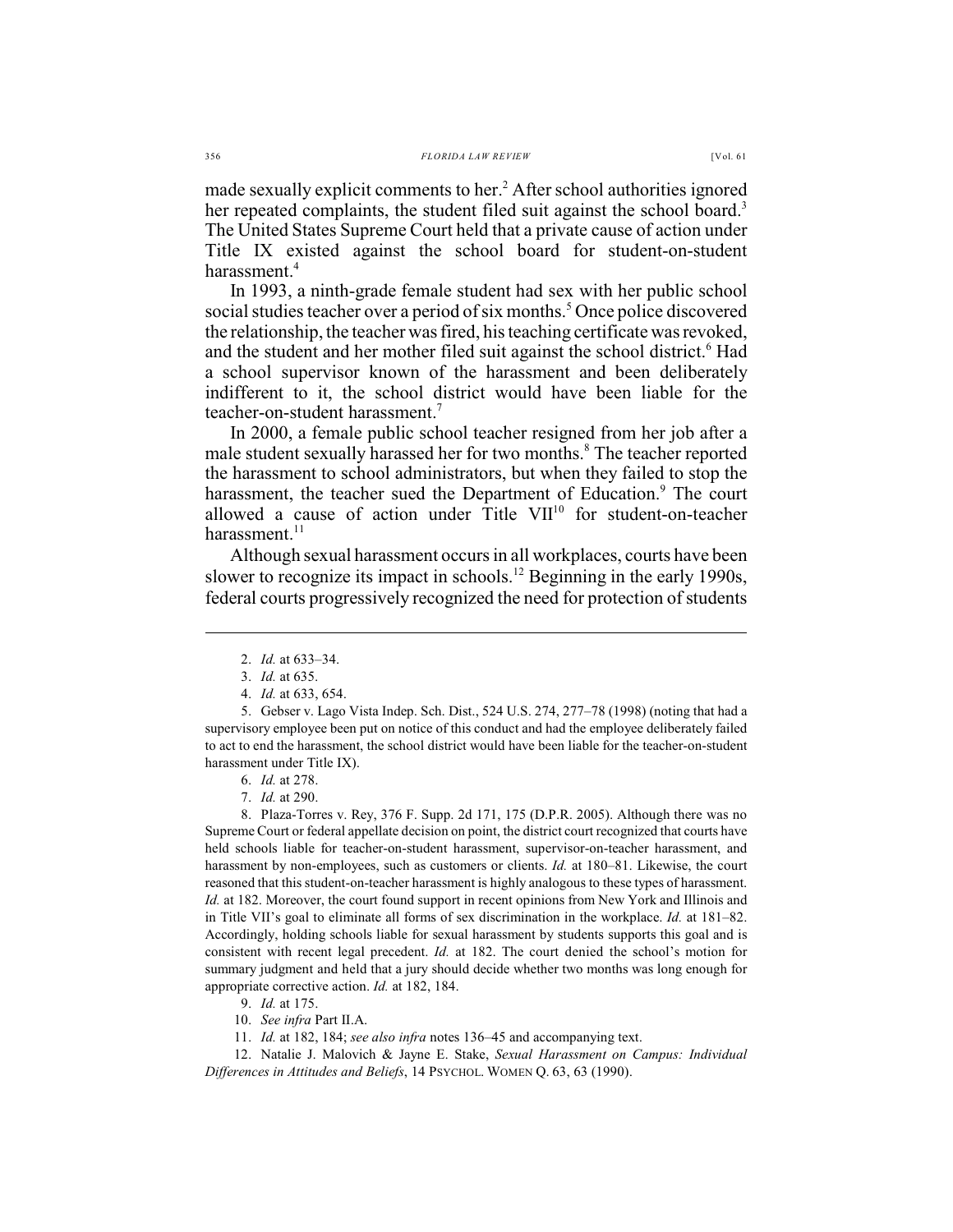and school employees from sexual harassment. Courts have acted extensively against student-on-student harassment and teacher-on-student harassment.<sup>13</sup> However, victims of student-on-teacher harassment have not been so fortunate. Judges have been reluctant to extend to teachers legal protections, which were originally designed to protect students. Such hesitation shows that courts have not caught on to how the power dynamics in the classroom have changed. Once, students were always the victims of harassment. Today, teachers are as often the prey of students who can belittle and degrade them without legal consequence.

This Note argues that teachers who are victims of sexual harassment by their students should be afforded the same federal protections under Title VII as students who are the victims of sexual harassment. Part II discusses the protections of federal laws that have been extended to victims of student-on-student and teacher-on-student sexual harassment. Part II also explains how Title IX fails to adequately provide relief to teachers as victims of student-on-teacher harassment. Part III discusses the application of Title VII to teachers as victims of sexual harassment in a hostile work environment and details the limited success of teachers who have sought remedy under Title VII. Part III also discusses the potential for a relaxed standard for special-education students as perpetrators of sexual harassment. Finally, Part IV concludes that holding public schools accountable for hostile environment sexual harassment under Title VII will give teachers the protection they need and deserve as victims of sexual discrimination.

## II. A HISTORY OF SEXUAL HARASSMENT

There are numerous definitions of sexual harassment in academia.<sup>14</sup> These definitions usually include one or more of the following characteristics: the offender has power over the victim, the behavior is unwanted (as perceived by the victim), and there is some negative outcome such as distress or interference with activities (as perceived by the victim).<sup>15</sup> Perhaps in more practical terms, "sexual harassment is any

<sup>13.</sup> *See infra* Part II.A–B. The standards for claims of sexual harassment by teachers and students in our nation's public schools have been clearly established and widely publicized.

<sup>14.</sup> *See generally* Phyllis L. Crocker, *An Analysis of University Definitions of Sexual Harassment*, 8 SIGNS: J. WOMEN CULTURE & SOC'Y 696 (1983) (evaluating definitions of sexual harassment used by undergraduate institutions in their policy statements and grievance procedures).

<sup>15.</sup> Nick Maroules & Kathleen McKinney, *Sexual Harassment*, *in* SEXUAL COERCION: A SOURCEBOOK ON ITS NATURE, CAUSES AND PREVENTION 29, 29 (Elizabeth Grauerholz & Mary A. Koralewski eds., 1991). The authors set forth a summary of studies that found most incidents of sexual harassment in academia are not reported. *Id.* at 37.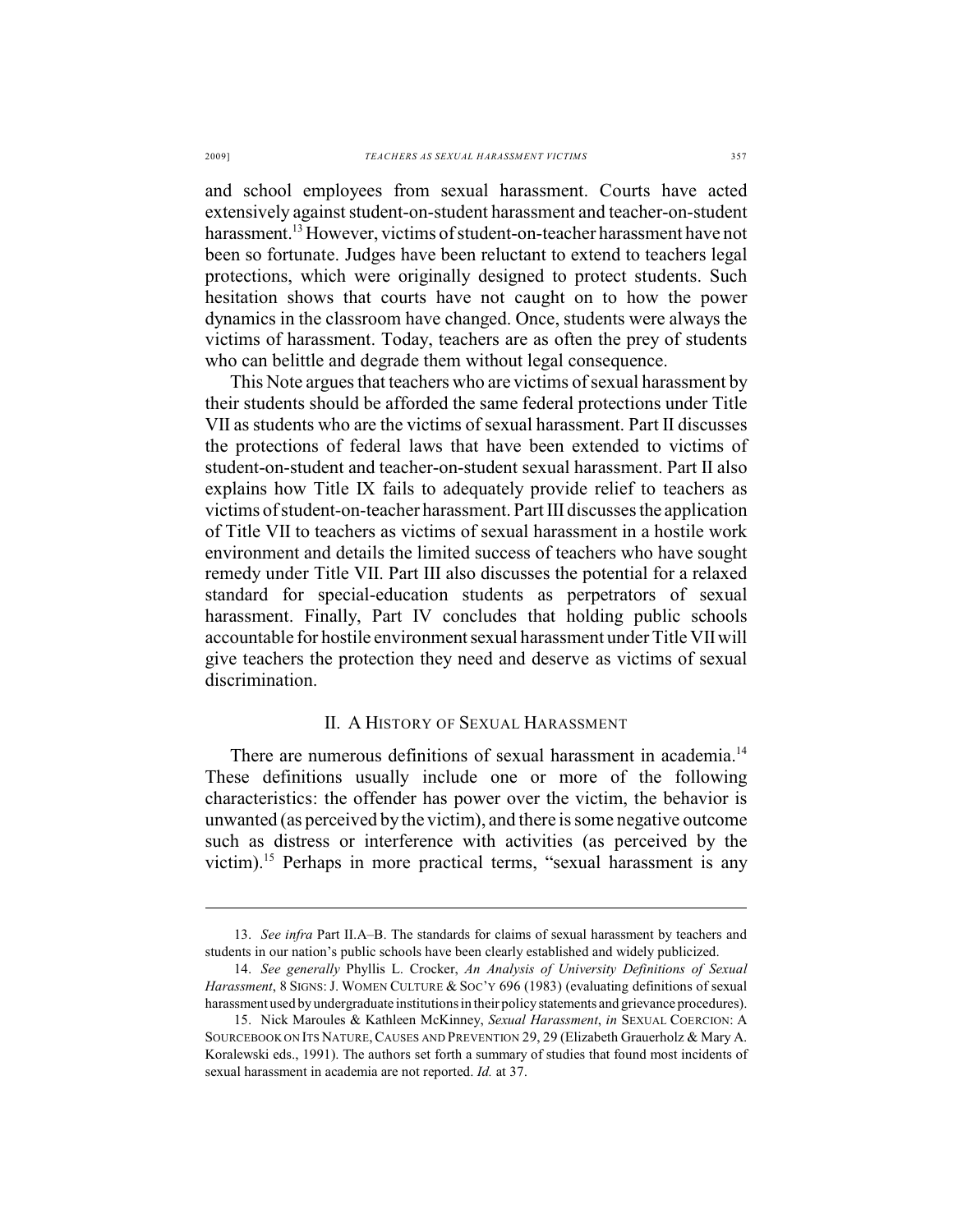unwelcome behavior of a sexual nature that interferes with [an individual's] life."<sup>16</sup>

## A. *The Protections of Title VII: Sexual Harassment in Employment Law*

"Title VII of the Civil Rights Act of 1964 permits victims of employment discrimination based upon race, color, national origin, religion, or sex to collect compensatory damages for sexual harassment . . . ."<sup>17</sup> "Congress enacted Title VII to recognize the inequity that exists among different groups of workers and designed it to level the playing field in the workplace."<sup>18</sup> Verbal or physical conduct such as unwelcome sexual advances or requests for sexual favors constitutes sexual harassment when this conduct explicitly or implicitly affects an individual's employment, unreasonably interferes with an individual's work performance, or creates an intimidating, hostile, or offensive work environment.<sup>19</sup> Remedies for victims of sexual harassment include injunctive relief, compensatory damages, and punitive damages. $20$ 

The Equal Employment Opportunity Commission (EEOC) has distinguished two forms of sexual harassment: quid pro quo harassment and hostile work environment harassment.<sup>21</sup> Quid pro quo harassment occurs when sexually charged advances or sexual favors are traded for

<sup>16.</sup> ROBERT J. SHOOP & JACK W. HAYHOW, JR., SEXUAL HARASSMENT IN OUR SCHOOLS: WHAT PARENTS AND TEACHERS NEED TO KNOW TO SPOT IT AND STOP IT! 12 (1994). Unwelcome behavior indicates the action or behavior was not solicited and not asked for, nor did the person respond with similar behavior. Behavior of a sexual nature is "virtually any conduct that refers to sex," including the use of profane language, making comments about body parts, and any kind of unwanted touching or request for sexual favors.

<sup>17.</sup> MARY ANN MANOS, KNOWING WHERE TO DRAW THE LINE: ETHICAL AND LEGAL STANDARDS FOR BEST CLASSROOM PRACTICE 42 (2006). Title VII applies to employers that have fifteen or more employees, including state and local governments, employment agencies, labor organizations, and the federal government.

<sup>18.</sup> Liesa L. Bernardin, Note, *Does the Reasonable Woman Exist and Does She Have Any* Place in Hostile Environment Sexual Harassment Claims Under Title VII After Harris, 46 FLA. L. REV. 291, 309 (1994).

<sup>19.</sup> *Id.*

<sup>20.</sup> MANOS, *supra* note 17, at 42; *see also* DEP'T OF PUBLIC INSTRUCTION, PUBLIC SCH. OF N.C., A GUIDE TO SEXUAL HARASSMENT IN EDUCATION AND EMPLOYMENT 5, http://www.ncpublicschools.org/docs/federalprograms/titleIX/training/sexualharassmentguide.pdf (last visited Dec. 26, 2008) [hereinafter GUIDE TO SEXUAL HARASSMENT] ("Remedies under Title VII for Sexual Harassment [include]: (A) Injunctive relief to stop the harassment and prevent any further harassment[;] (B) Reinstatement and back pay, if a job or promotion was lost due to the harassment[;] (C) Compensatory and punitive damages ranging from \$50,000 for employers with 15-100 employees to \$300,000 for employers with more than 500 employees[; and] (D) Attorney's fees.").

<sup>21.</sup> *See* 29 C.F.R. § 1604.11 (2008) [hereinafter EEOC Guidelines].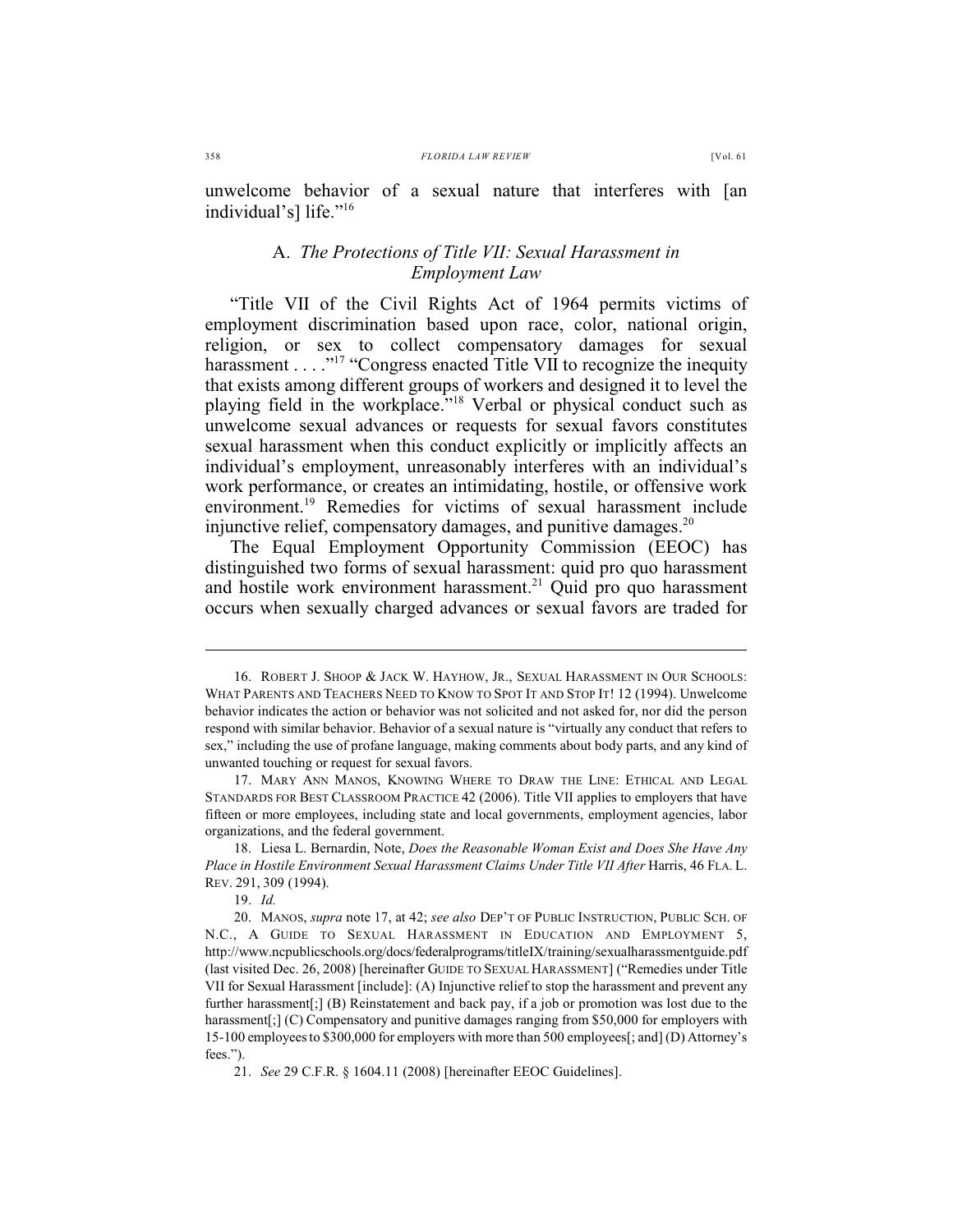employee evaluations, promotions, or other job benefits.<sup>22</sup> Hostile work environment harassment occurs when unwelcome sexual conduct creates difficult working conditions.<sup>23</sup>

In the 1986 landmark case, *Meritor Savings Bank, FSB v. Vinson*<sup>24</sup> the United States Supreme Court first recognized sexual harassment as a form of employment discrimination under Title VII.<sup>25</sup> In *Meritor*, the plaintiff alleged she had a forced sexual relationship with her supervisor, "which was consensual only in that she had agreed to some of the sex out of fear of losing her job." Her employer argued that "even if the sexual relationship had existed, it was unknown to them, so they should not be held responsible for the acts of the supervisor."<sup>27</sup> The Court concluded that conduct severe or pervasive enough "'to alter the conditions of [the victim's] employment and create an abusive working environment'" is actionable as employment discrimination.<sup>28</sup>

In 1993, the Supreme Court further defined the standards to be applied in evaluating allegations of sexual harassment.<sup>29</sup> Holding that "hostile work environment harassment is not limited to cases in which the employee suffers actual psychological damage,"<sup>30</sup> the Court insisted the plaintiff show that the conduct was subjectively offensive to her. In addition to a victim's subjective belief, a reasonable, objective person must also perceive the conduct as hostile or abusive.<sup>31</sup>

# B. *The Protections of Title IX: Sexual Harassment in Education Law*

At the time of its passage, "Title VII specifically excluded educational institutions from its coverage."<sup>32</sup> Moreover, sex discrimination against students was not specifically prohibited by any federal statute.<sup>33</sup> "An awareness of this exclusion and a commitment to equity resulted in the

27. *Id.*

28. *Meritor*, 477 U.S. at 67 (quoting Henson v. City of Dundee, 682 F.2d 897, 902 (11th Cir. 1982) (alteration in original)).

29. Harris v. Forklift Sys., Inc., 510 U.S. 17 (1993).

31. *Id.*; *see also Harris*, 510 U.S. at 21 ("Conduct that is not severe or pervasive enough to create an objectively hostile or abusive work environment—an environment that a reasonable person would find hostile or abusive—is beyond Title VII's purview.").

32. Robert J. Shoop, *The Legal Context of Sexual Harassment on Campus*, *in* SEXUAL HARASSMENT: ISSUES AND ANSWERS 146, 147 (Linda LeMoncheck & James P. Sterba eds., 2001). 33. *Id.*

<sup>22.</sup> LESLIE PICKERING FRANCIS, SEXUAL HARASSMENT AS AN ETHICAL ISSUE IN ACADEMIC LIFE 49 (2001).

<sup>23.</sup> *Id.*

<sup>24.</sup> 477 U.S. 57 (1986).

<sup>25.</sup> *Id.* at 73.

<sup>26.</sup> FRANCIS, *supra* note 22, at 49.

<sup>30.</sup> FRANCIS, *supra* note 22, at 50.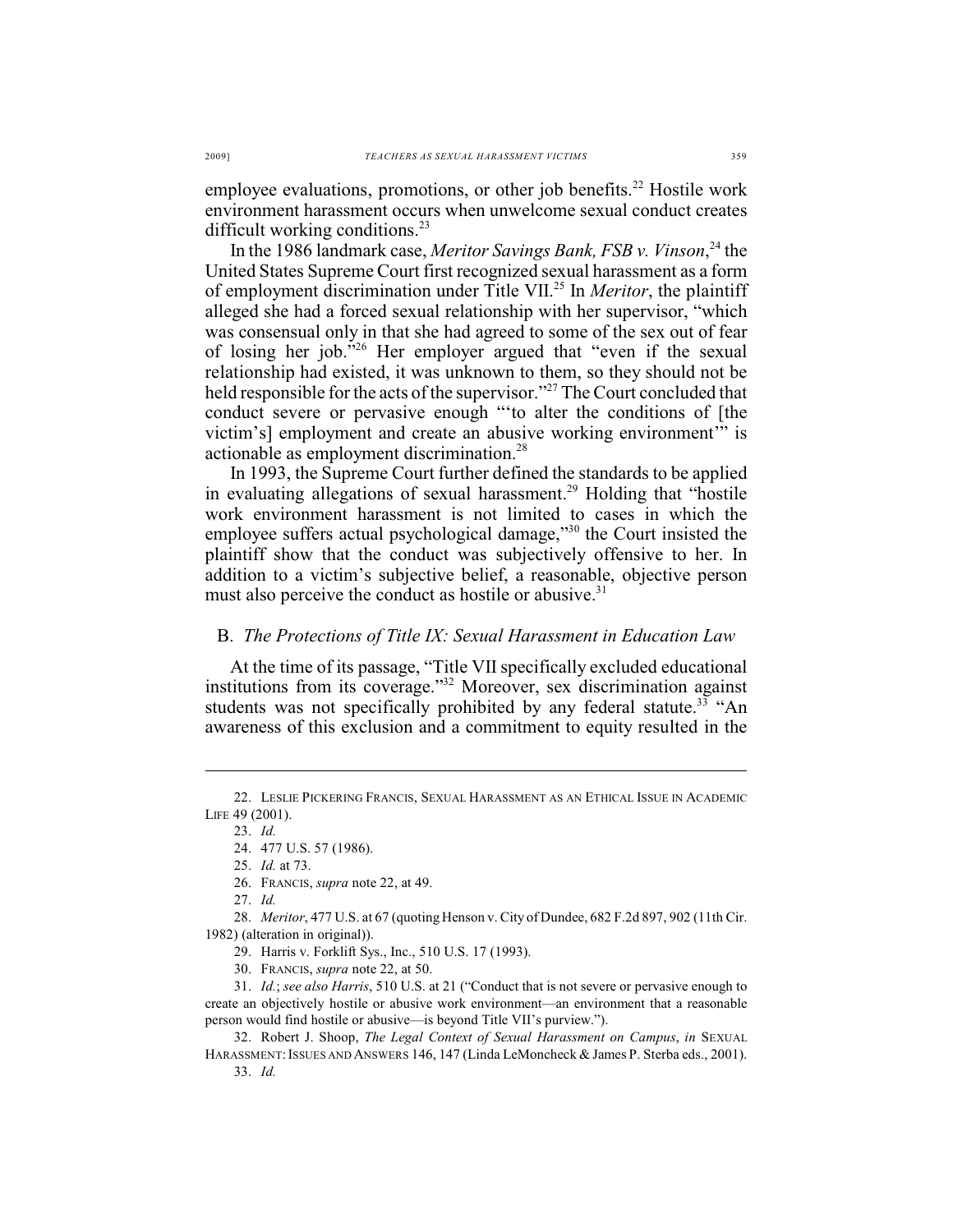passage of Title IX of the Education Amendments of 1972."<sup>34</sup> The drafters of Title IX, as shown through legislative history, "make[] it clear that Congress intended to apply Title VII claims standards to Title IX,"<sup>35</sup> in effect creating a private cause of action under Title IX.<sup>36</sup> Specifically, Congress passed Title IX to combat widespread discrimination against girls and women in education.<sup>37</sup> Sexual harassment is a form of sex discrimination under Title IX, $38$  which protects students from sexual harassment in essentially the same manner that Title VII protects employees.<sup>39</sup>

As a natural extension of the provisions of the Civil Rights Act, Title IX proscribes sex discrimination in education programs or activities receiving federal funds, $40$  and essentially applies the principles and guidelines of Title VII to education.<sup>41</sup> Unlike Title VII, which is enforced by the EEOC, Title IX is enforced by the Office for Civil Rights of the U.S. Department of Education.<sup>42</sup> Title IX specifically provides that " $[n]$ <sup>o</sup> person in the United States shall, on the basis of sex, be excluded from participation in, be denied the benefits of, or be subjected to discrimination under any education program or activity receiving Federal financial assistance . . . ." An institution found in violation of Title IX faces <sup>43</sup> withdrawal of federal funds.<sup>44</sup> Title IX protections extend to students at all levels of education.<sup>45</sup>

In a 1992 benchmark ruling, the Supreme Court held that student victims of sexual harassment could recover monetary damages from their

<sup>34.</sup> *Id.*; *see also* 20 U.S.C. § 1681(a) (2006) (prohibiting discrimination based on sex in any federally funded educational programs or activities).

<sup>35.</sup> Shoop, *supra* note 32, at 147.

<sup>36.</sup> Cannon v. Univ. of Chi., 441 U.S. 677, 709 (1979).

<sup>37.</sup> STEPHEN J. MOREWITZ, SEXUAL HARASSMENT & SOCIAL CHANGE IN AMERICAN SOCIETY 304 (1996).

<sup>38.</sup> Shoop, *supra* note 32, at 148. "Under Title IX, sexual harassment is defined as 'verbal or physical conduct of a sexual nature, imposed on the basis of sex, by an employee or agent of a recipient that denies, limits, or provides different, or conditions the provision of aid, benefits, services, or treatment protected under Title IX.'" *Id.*

<sup>39.</sup> SHOOP & HAYHOW, JR., *supra* note 16, at 14.

<sup>40.</sup> N. Haven Bd. of Educ. v. Bell, 456 U.S. 512, 514 (1982).

<sup>41.</sup> Dan H. Wishnietsky & Dennis Felder, *The Effect of* Franklin v. Gwinnett County *on Sexual Harassment Policy in Secondary Education*, INITIATIVES, vol. 56, No. 1, 1994, at 37, 38.

<sup>42.</sup> Sandra Shullman & Barbara Watts, *Legal Issues*, *in* IVORY POWER:SEXUAL HARASSMENT ON CAMPUS 251, 252, 255–56 (Michele A. Paludi ed., 1990).

<sup>43.</sup> 20 U.S.C. § 1681(a) (2006).

<sup>44.</sup> *See* Shullman & Watts, *supra* note 42, at 256.

<sup>45.</sup> Shoop, *supra* note 32, at 148.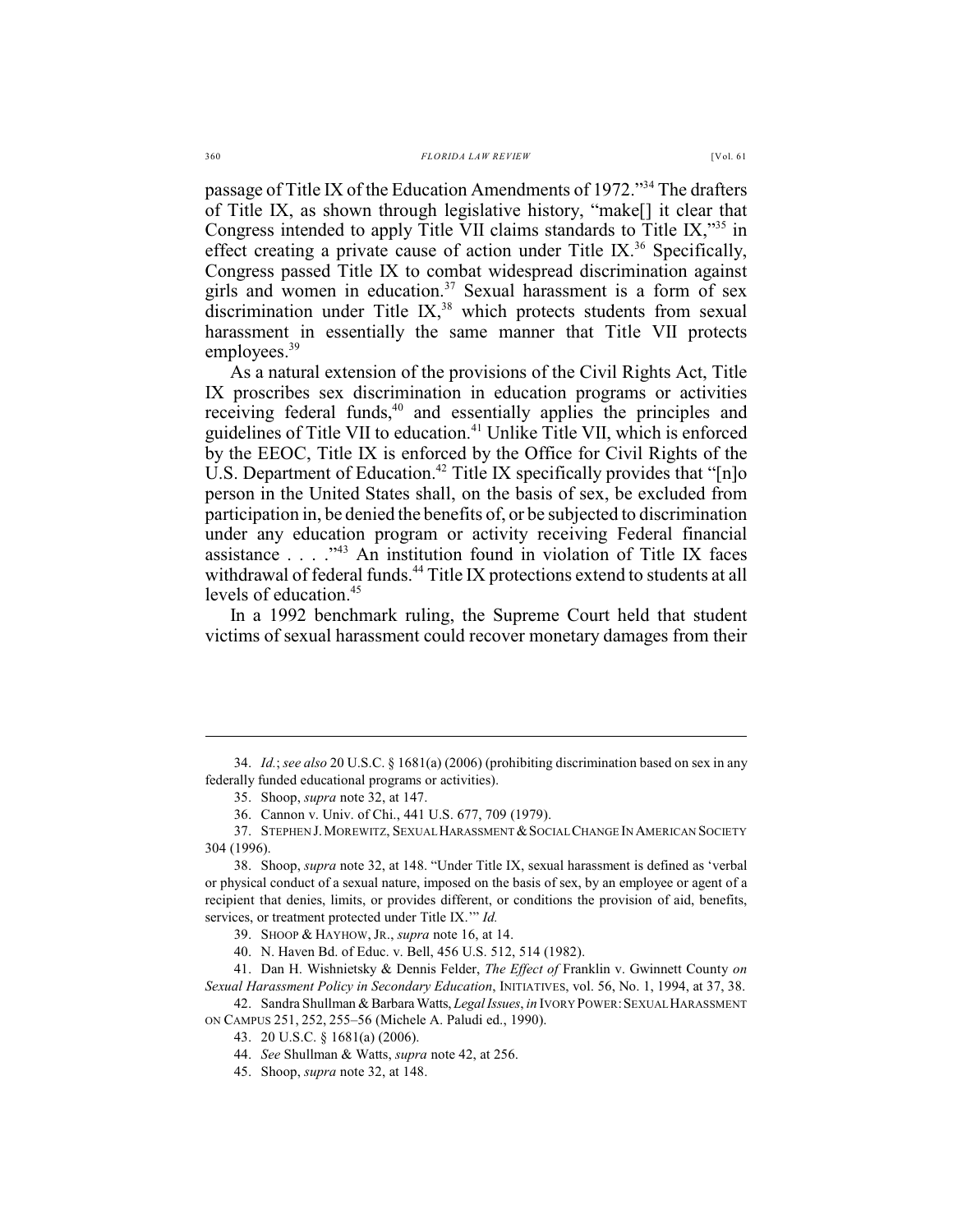school districts under Title IX.<sup>46</sup> In *Franklin v. Gwinnett County Public Schools*,<sup>47</sup> a teacher coerced a student into sexual intercourse, phoned her at home, and requested social meetings.<sup>48</sup> School officials took no action to stop the harassing behavior.<sup>49</sup> The Court held that "a damages remedy is available for an action brought to enforce Title IX,"<sup>50</sup> reasoning that "Congress intended to let students try for monetary damages and compensation when it passed Title IX of the Education Amendments of 1972."<sup>51</sup>

#### C. *Student-on-Student and Teacher-on-Student Sexual Harassment*

As the Supreme Court has acknowledged, sexual harassment occurs all too often in school.<sup>52</sup> The U.S. Department of Justice gathers reports of sexual assault, rape, and sexually oriented verbal assault from school districts across the country.<sup>53</sup> "Amazingly, in one year (1996–1997), approximately 2,500 rapes, sexual assaults, or other student-to-student sexual batteries were reported."<sup>54</sup> On the whole, student-on-student sexual harassment parallels harassment found in the employment context and has no single identifiable cause.<sup>55</sup> Studies show such harassment may begin as early as elementary school, when students are initially exposed to social interactions from which gender-defining roles stem.<sup>56</sup>

Courts have continually struggled with establishing what constitutes sexual harassment or abuse.<sup> $57$ </sup> "The original definition of sexual harassment came from the workplace and has been applied to education . . . ."<sup>58</sup> Because the components of what constitutes sexual

53. *See* MANOS, *supra* note 17, at 42.

55. ROSEMARIE SKAINE, POWER AND GENDER: ISSUES IN SEXUAL DOMINANCE AND HARASSMENT 256 (1996).

56. *Id.*

<sup>46.</sup> Susan Strauss, *Sexual Harassment in K-12*, *in* ACADEMIC AND WORKPLACE SEXUAL HARASSMENT: A HANDBOOK OF CULTURAL, SOCIAL SCIENCE, MANAGEMENT, AND LEGAL PERSPECTIVES 105, 126 (Michele Paludi & Carmen A. Paludi, Jr. eds., 2003).

<sup>47.</sup> 503 U.S. 60 (1992).

<sup>48.</sup> *Id.* at 63.

<sup>49.</sup> *Id.* at 64.

<sup>50.</sup> *Id.* at 76.

<sup>51.</sup> Susan L. Webb, *The History of Sexual Harassment on the Job*, *in* SEXUAL HARASSMENT: ISSUES AND ANSWERS 136, 144 (Linda LeMoncheck & James P. Sterba eds., 2001).

<sup>52.</sup> Gebser v. Lago Vista Indep. Sch. Dist., 524 U.S. 274, 292 (1998) ("The number of reported cases involving sexual harassment of students in schools confirms that harassment is an all too common aspect of the educational experience."); *see also* MANOS, *supra* note 17, at 42. "Sexual harassment by both school employers and students is a common occurrence in the modern American school." MANOS, *supra* note 17, at 40.

<sup>54.</sup> *Id.*

<sup>57.</sup> *See* Strauss, *supra* note 46, at 122–23.

<sup>58.</sup> *Id.* at 123.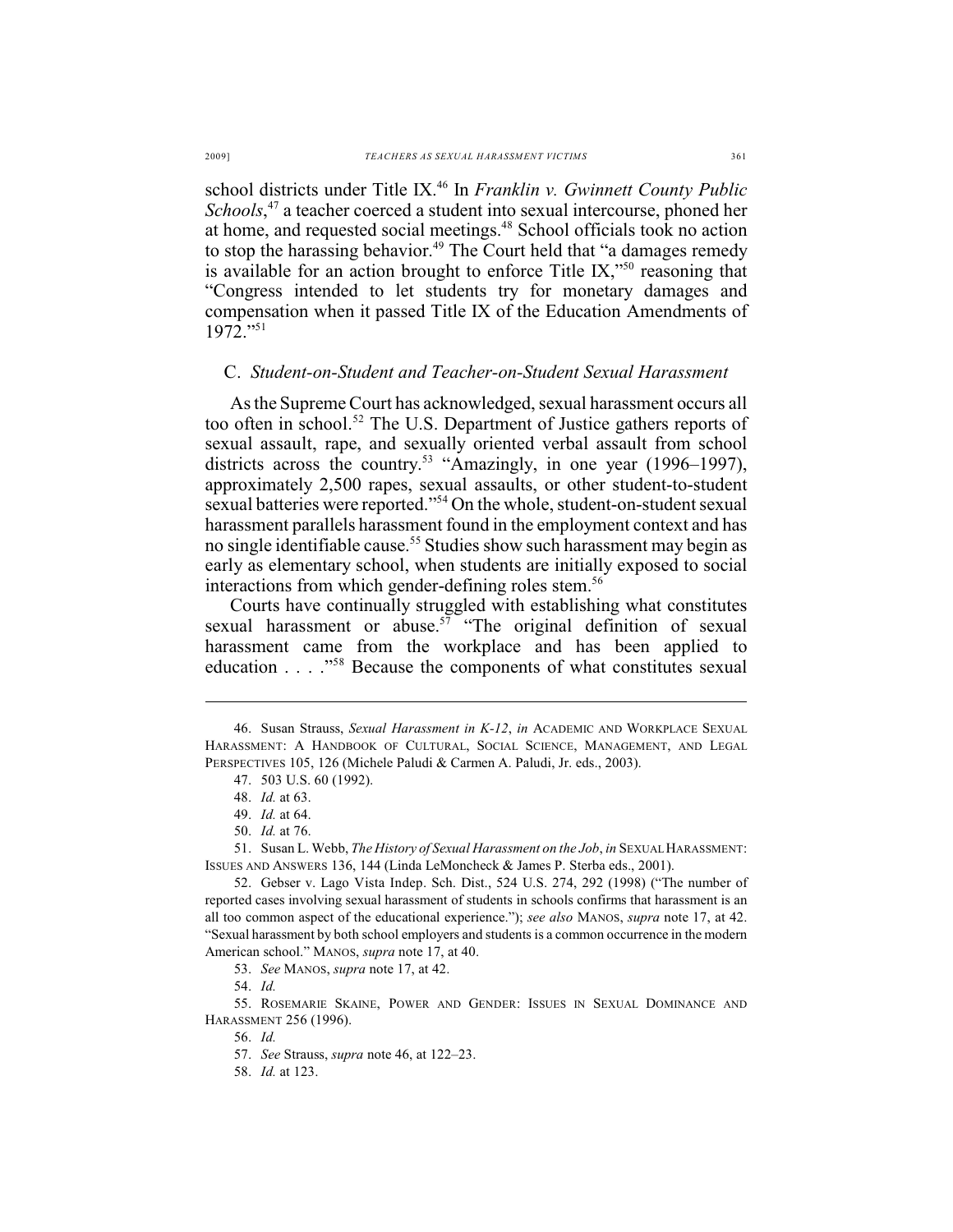harassment "'come from adult-to-adult experience, they fall short when applied to sexual abuse and harassment of students. Whether welcome or

not, sexual contact between adults and minors is a criminal act.'"<sup>59</sup> A 2001 survey by the American Association of University Women (AAUW) revealed most student victims of unwanted sexual advances at school do not report them to adults.<sup>60</sup> In cases of physical harassment, only 11% of students who were sexually harassed reported the incident to a teacher, 22% reported it to a parent or family member, and 20% did not divulge the problem to anyone.<sup>61</sup> "Frequently, the student victims are too embarrassed or intimidated to report the undesirable sexual advances. [They] feel they will be ignored, further ostracized, and humiliated if they report the incidents. They also fear retaliation from other students, teachers, administrators, and parents." $62$  This low percentage of victimization reporting by students demonstrates the difficulty of discovering precise figures of sexual harassment. Nevertheless, when students have been successfully surveyed, "it is obvious that sexual harassment is a problem."<sup>63</sup>

A 1995 study revealed that most of the abusers in public schools were heterosexual males who most often sexually abused females.<sup>64</sup> "The teachers who harass/abuse are often popular, well-liked individuals thought of as stellar teachers by students, staff, and parents." $65$  Even though the bad decisions of a small group of faculty cast a shadow on the teaching profession, it is important to remember that most teachers *do not* sexually harass students.<sup>66</sup>

The Supreme Court in the late 1990s decided two cases that support the idea of holding school districts liable for student-on-teacher harassment—although the cases do not address the issue directly. The first case, *Gebser v. Lago Vista Independent School District*, decided in 1998, established that school districts may be held liable for teacher-on-student harassment within public schools<sup>67</sup> if a school official with the authority to stop the abuse knew about it and demonstrated a "deliberate

<sup>59.</sup> *Id.* (quoting Charol Shakeshaft & Audrey Cohan, *Sexual Abuse of Students by School Personnel*, 76 PHI DELTA KAPPAN 512, 514 (1995)).

<sup>60.</sup> AM. ASS'N OF UNIV. WOMEN EDUC. FOUND., HOSTILE HALLWAYS: BULLYING, TEASING, AND SEXUAL HARASSMENT IN SCHOOL 29–30 (2001) [hereinafter HOSTILE HALLWAYS] (noting that the majority of students would most likely tell a friend about sexual harassment).

<sup>61.</sup> *Id.* 

<sup>62.</sup> MOREWITZ, *supra* note 37, at 300.

<sup>63.</sup> Strauss, *supra* note 46, at 124.

<sup>64.</sup> *Id.*

<sup>65.</sup> *Id.*

<sup>66.</sup> Kenneth R. Wilson & Linda A. Kraus, *Sexual Harassment in the University*, 24 J. C. STUDENT PERSONNEL 219, 224 (1983).

<sup>67.</sup> Gebser v. Lago Vista Indep. Sch. Dist., 524 U.S. 274, 277 (1998).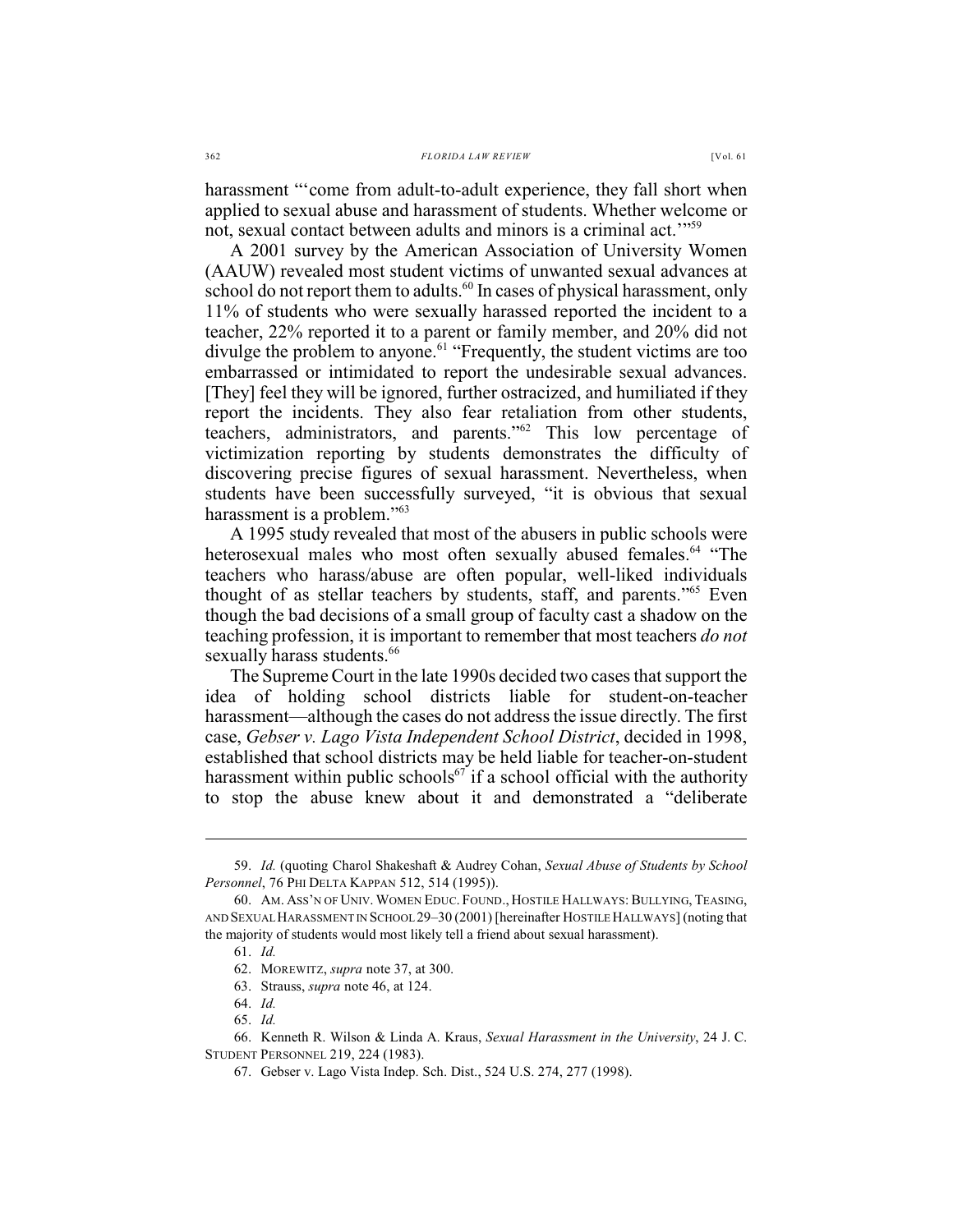indifference" by failing to remedy the abuse.<sup>68</sup> In *Gebser*, a male teacher seduced a fourteen-year-old female student, and kissed, fondled, and had a sexual relationship with her.<sup>69</sup> Because the student did not report the behavior to school authorities, the Court decided the school district could not be held liable for the teacher-on-student harassment.<sup>70</sup>

In the second case, *Davis v. Monroe County Board of Education*, the Court, resolving a circuit split, $71$  ruled school districts may be held liable for student-on-student sexual harassment if the districts knew about the harassment and failed to stop it.<sup>72</sup> In *Davis*, a female student in the fifth grade was repeatedly "touched, grabbed, and verbally harassed by a male classmate."<sup>73</sup> After complaints of the harassment to school officials failed, the victim's parents filed suit "against the school district for permitting a sexually hostile environment to exist."<sup>74</sup>

Teacher-on-student sexual harassment was first recognized as actionable in 1992 by the *Franklin* court,<sup> $75$ </sup> six years after the Supreme Court's landmark holding in *Meritor*.<sup>76</sup> As recently as 1999, the Court established a basis for school liability for student-on-student sexual harassment.<sup>77</sup> Prior to these judicial breakthroughs by the Supreme Court, however, lower courts were hesitant to walk the precedent-setting plank, unwilling to extend the protections of Title VII to students as victims of sexual harassment.

[T]he parents' complaint to the principal concerning Waldrop's comments in class was the only one Lago Vista had received about Waldrop, and that evidence was inadequate to raise a genuine issue on whether the school district had actual or constructive notice that Waldrop was involved in a sexual relationship with a student.

*Gebser*, 524 U.S. at 279.

70. *Id.*; *see also* ROBERTA WETZEL & NINA W. BROWN, STUDENT-GENERATED SEXUAL HARASSMENT IN SECONDARY SCHOOLS 26 (2000).

73. *See id.* at 143.

- 75. *See supra* notes 45–51 and accompanying text.
- 76. *See supra* note 24 and accompanying text.
- 77. *See supra* note 71 and accompanying text.

<sup>68.</sup> *Gebser*, 524 U.S. at 292–93; *see also* Strauss, *supra* note 46, at 127. In addition, actual notice to school authorities is required:

<sup>69.</sup> *Id.* at 277–78.

<sup>71.</sup> Davis v. Monroe County Bd. of Educ., 526 U.S. 629, 633 (1999); *see also* Nan Stein, *Sexual Harassment Meets Zero Tolerance: Life in K-12 Schools*, *in* ZERO TOLERANCE: RESISTING THE DRIVE FOR PUNISHMENT IN OUR SCHOOLS 143, 144 (William Ayers et al. eds., 2001). For a discussion of *Davis*' application to school cyber harassment, see Mary-Rose Papandrea, *Student Speech in the Digital Age*, 60 FLA. L. REV. 1027, 1094–96 (2008).

<sup>72.</sup> *See* Stein, *supra* note 71, at 144.

<sup>74.</sup> *Id.*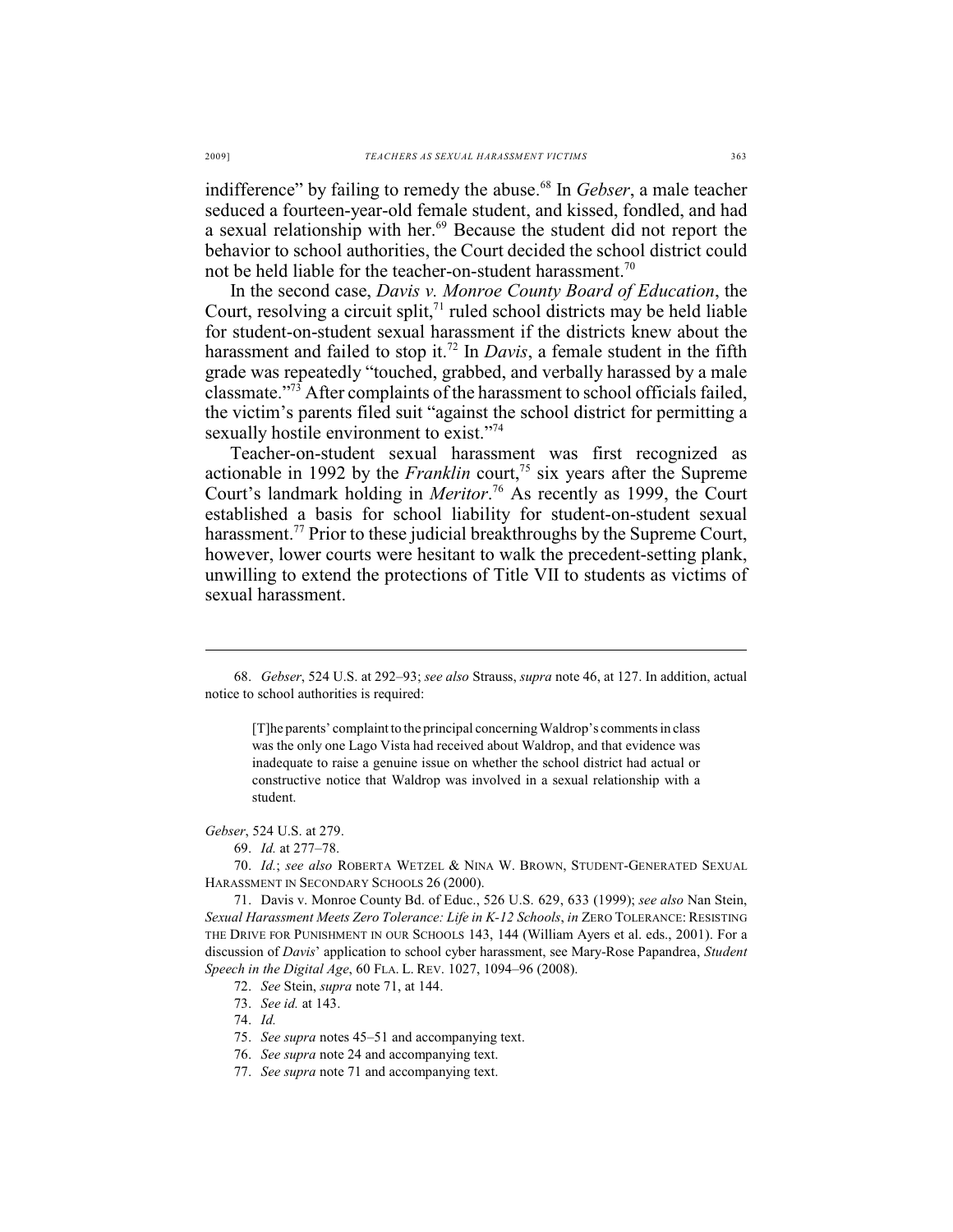#### D. *Teaching in a Hostile Educational Environment: Why Title IX Doesn't Cut It*

Although "Title IX is one of the most sweeping sex discrimination laws ever passed," case law shows its protections are only effective for students, not teachers.<sup>78</sup> Students who, by default, are not employees of the school that they attend, and who are sexually harassed by a teacher, have no recourse under Title VII. Students must proceed under Title IX for relief because Title VII only applies to employer-employee relations.<sup>79</sup> Conversely, for teachers who fall victim to sexual harassment by students, Title IX is an ineffective method for providing adequate relief. As *Davis* established, Title IX provides a private cause of action against the school authority for damages in cases of student-on-student harassment.<sup>80</sup> A victimized teacher's better option is Title VII, which should, and to a limited extent does, permit causes of action against public school districts.<sup>81</sup>

In the 1998 *Gebser* decision "analyzing the vicarious liability of education institutions . . . the Court regarded Title VII and Title IX as having very different goals and refused to apply agency principles at all to Title IX."<sup>82</sup> Because courts continue to regard agency principles as the basis of liability under Title VII, the refusal to apply agency principles to Title IX supports the conclusion that Title IX alone does not provide adequate relief for teachers as victims of sexual harassment by their students. Even though private causes of action in tort or other common-law theories are available to victims, a teacher's Title VII suit against their school district should be a viable option capable of producing a successful recovery.

#### III. THE APPLICATION OF TITLE VII TO TEACHERS AS VICTIMS OF STUDENT-ON-TEACHER SEXUAL HARASSMENT

"Few if anystudies have investigated the question of sexual harassment toward school faculty."<sup>83</sup> A study conducted by the AAUW revealed that "36 percent of high school students reported that students do indeed sexually harass teachers and other school personnel."<sup>84</sup> Although less

<sup>78.</sup> SHOOP & HAYHOW, JR., *supra* note 16, at 80.

<sup>79.</sup> Elizabeth A. Keller, *Consensual Amorous Relationships Between Faculty and Students: The Constitutional Right to Privac*y, *in* SEXUAL HARASSMENT:CONFRONTATIONS AND DECISIONS 21, 25 (Edmund Wall ed., 2000).

<sup>80.</sup> Davis v. Monroe County Bd. of Educ., 526 U.S. 629, 632–33 (1999).

<sup>81.</sup> *See infra* Part III.B.

<sup>82.</sup> FRANCIS, *supra* note 22, at 52.

<sup>83.</sup> MANOS, *supra* note 17, at 40.

<sup>84.</sup> *Id.* at 40–41; *see also* HOSTILE HALLWAYS, *supra* note 60, at 14.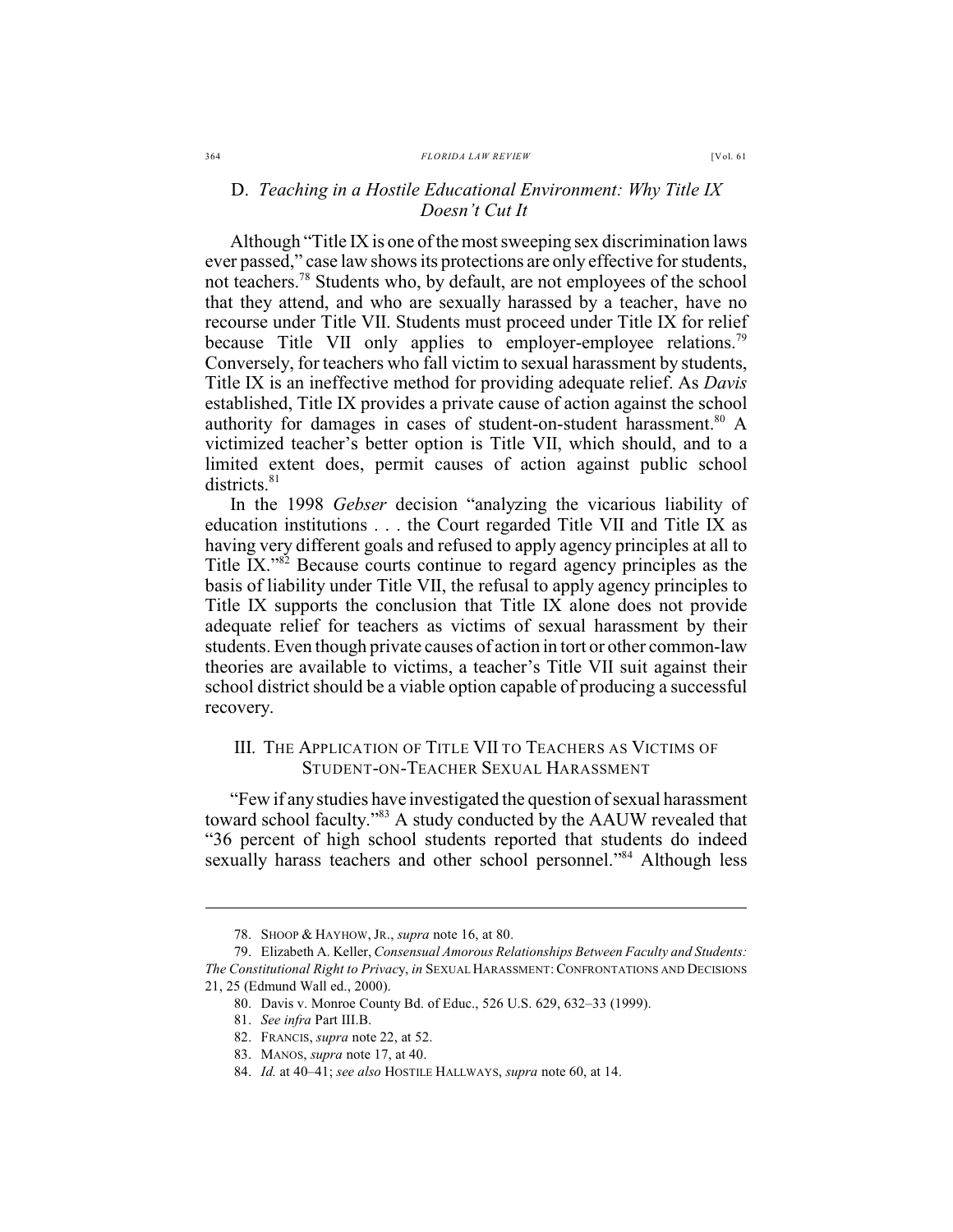researched than student-on-student and teacher-on-student sexual harassment, harassment of teachers by students is becoming more commonplace.<sup>85</sup> The AAUW study concluded that while both male and female faculty members may be victims, "sexual harassment is directed more at women than men."<sup>86</sup> "From 1995 to 1999, more than  $73,000$ incidents of violence (which includes sexual battery and rape) *against teachers* were reported,"<sup>87</sup> even though "many incidents go unreported."<sup>88</sup>

Teachers who are victims of sexual harassment within their classrooms are handicapped when attempting to recover damages. Claims for student-on-teacher harassment brought under Title VII have not enjoyed much success.<sup>89</sup> This Part argues that actions brought pursuant to Title VII should be universally recognized by courts as a means of recovery for teachers who are victims of sexual harassment. This Part establishes a framework using agency theory, under which claims of student-on-teacher sexual harassment brought under Title VII should be successful.

#### A. *Hostile Educational Environment Claims Under Title VII*

Courts have established that "sexual behaviors or comments that create a hostile or offensive educational environment can violate Title IX."<sup>90</sup> For a successful hostile educational environment claim, a pattern of harassing behavior is required. $91$  Courts have developed the "reasonable person" standard, which asks "whether a reasonable [person] would find the behaviors sufficiently severe *or* pervasive to affect work conditions and establish a hostile work environment."<sup>92</sup> The issue of whether a sexual advance was welcomed is "relevant in cases involving sexual harassment among employees," but ordinarily should not arise in school settings.<sup>93</sup>

Unlike Title IX claims brought by students, "[c]laims brought [by teachers] pursuant to Title VII are analyzed under a burden-shifting

<sup>85.</sup> *See* Strauss, *supra* note 46, at 128.

<sup>86.</sup> MANOS, *supra* note 17, at 41.

<sup>87.</sup> *Id.* at 42;*see also* PHILLIP KAUFMAN ET AL.,U.S.DEP'T OF EDUC.,U.S.DEP'T OF JUSTICE, INDICATORS OF SCHOOL CRIME AND SAFETY: 2001 73 (2001) (indicating a total of 68,700 serious violent crimes against teachers, including rape, sexual assault, aggravated assault, and robbery against school teachers in the time period between 1995 and 1999) (emphasis added).

<sup>88.</sup> MANOS, *supra* note 17, at 42.

<sup>89.</sup> *See infra* Part III.C.

<sup>90.</sup> MOREWITZ, *supra* note 37, at 305–06;*see also* ROBERT J.SHOOP &DEBRA L.EDWARDS, HOW TO STOP SEXUAL HARASSMENT IN OUR SCHOOLS:AHANDBOOK AND CURRICULUM GUIDE FOR ADMINISTRATORS AND TEACHERS 20–21 (1994).

<sup>91.</sup> *See* MOREWITZ, *supra* note 37, at 306.

<sup>92.</sup> *Id.* (emphasis added). *See also* Weston v. Pennsylvania, 251 F.3d 420, 426 (3d Cir. 2001). "In order to be actionable, the harassment must be so severe or pervasive that it alters the conditions of the victim's employment and creates an abusive environment." *Id*.

<sup>93.</sup> *Id.*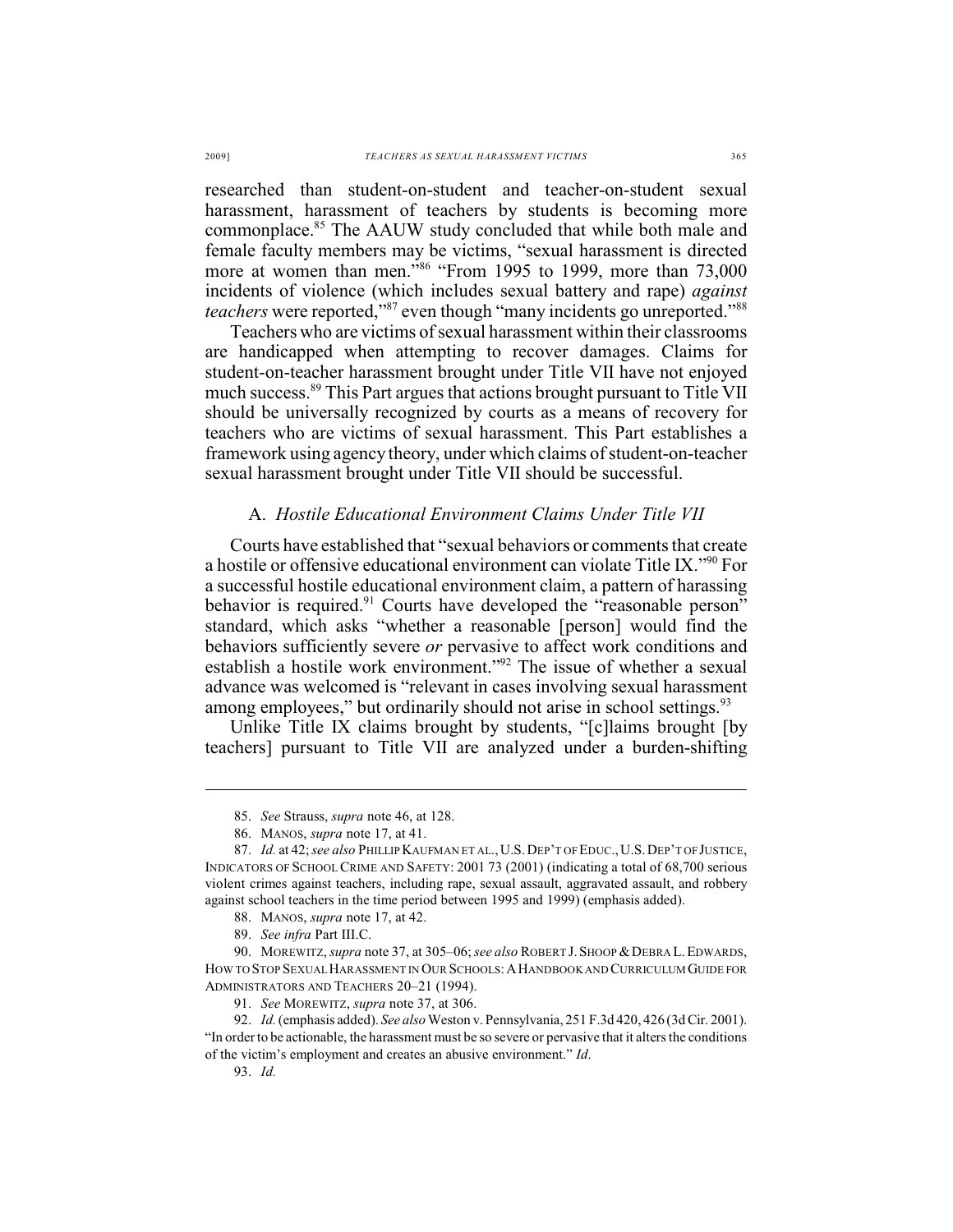framework."<sup>94</sup> If a plaintiff in a Title VII action makes a prima facie showing of sex discrimination, the burden shifts to the defendants "to establish a legitimate, nondiscriminatory reason for their actions."<sup>95</sup> If defendants successfully carry this burden, "the presumption of discrimination drops from the case, and plaintiff must 'cast sufficient doubt' upon defendants' proffered reasons to permit a reasonable factfinder to conclude that the [defendants'] reasons are fabricated."<sup>96</sup> "It is well established that a plaintiff can demonstrate a violation of Title VII by proving that sexual harassment created a hostile or abusive work environment."<sup>97</sup> In order to establish a prima facie Title VII claim premised on a hostile work environment, a plaintiff must demonstrate that he or she: "'(1) suffered intentional discrimination because of [his or her] sex; (2) the discrimination was [severe or pervasive]; (3) the discrimination detrimentally affected . . . [the] plaintiff; (4) the discrimination would detrimentally affect a reasonable person of the same sex in that position; and (5) the existence of respondeat superior liability. $1.88$ <sup>98</sup> A prima facie showing, therefore, contains both a subjective standard—that a plaintiff was in fact affected—and an objective

98. *Id.* at 479 (quoting Andrews v. City of Phila., 895 F.2d 1469, 1482 (3d Cir. 1990) (alterations in original) (footnotes omitted)). When the plaintiff attempts to hold an employer, such as the school board, liable for the actions of non-employees, such as students, courts take into account the control of the employer over non-employees. Peries v. N.Y. City Bd. of Educ., No. 97 CV 7109(APR), 2001 WL 1328921, at \*5–6 (E.D.N.Y. Aug. 6, 2001). The court observed:

There are, of course, distinctions between student-on-student harassment and student-on-teacher harassment, the most important of which is that a victim student has no disciplinary authority over the harassing student, while a victim teacher wields at least nominal disciplinary authority. It is therefore conceivable that school officials would owe a greater duty of protection to powerless students than to teachers. Nevertheless, as a general rule, school administrators and school board officials have disciplinary authority that exceeds that of a classroom teacher, such as the power to suspend students and take other actions not commonly carried out by individual classroom instructors.

<sup>94.</sup> Mongelli v. Red Clay Consol. Sch. Dist. Bd. of Educ., 491 F. Supp. 2d 467, 478 (D. Del. 2007).

<sup>95.</sup> *Id.*

<sup>96.</sup> *Id.* at 479 (quoting Sheridan v. E.I. DuPont de Nemours & Co., 100 F.3d 1061, 1072 (3d Cir. 1996) (en banc)).

<sup>97.</sup> Kunin v. Sears Roebuck & Co., 175 F.3d 289, 293 (3d Cir. 1999). "[T]o determine whether an environment is sufficiently hostile or abusive, courts must look to the totality of the circumstances, including the 'frequency of the discriminatory conduct; its severity; whether it is physically threatening or humiliating, or a mere offensive utterance; and whether it unreasonably interferes with an employee's work performance.'" *Mongelli*, 491 F. Supp. 2d at 479 (quoting Harris v. Forklift Sys., Inc., 510 U.S. 17, 23 (1993)).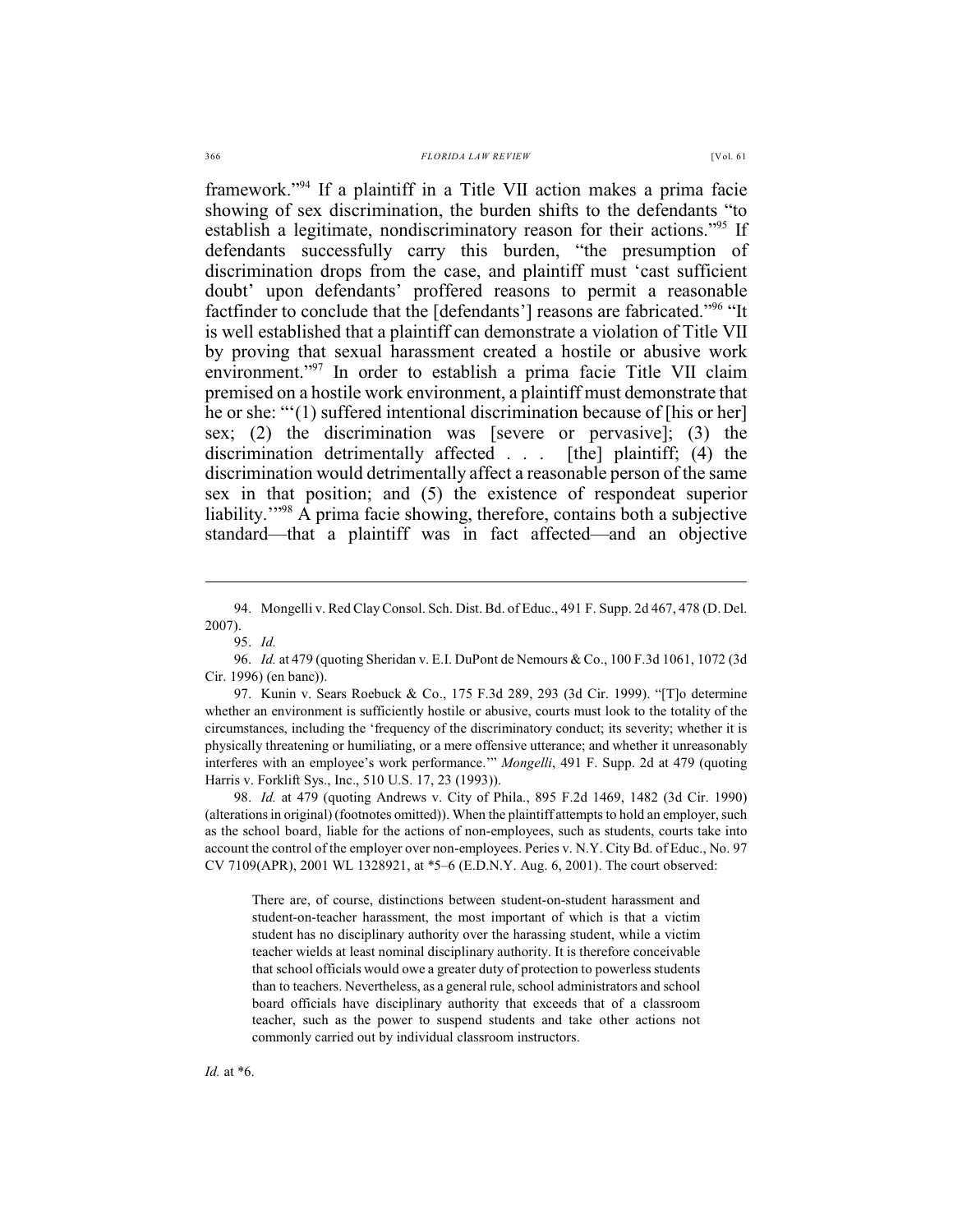standard—that a reasonable, similarly situated plaintiff would have been affected<sup>99</sup>

#### B. *Setting the Standard for Student-on-Teacher Sexual Harassment*

"Despite the authority of teachers in the teacher-student relationship, teachers are subjected to objectionable sexual behaviors by students."<sup>100</sup> Over the past twenty years, investigators have discovered a variety of instances in which male students have sexually harassed female teachers. $101$  Studies show that in most cases of student-on-teacher sexual harassment, the victim is a female teacher.<sup>102</sup> Although some sexually suggestive behaviors of students may be written off as "boys . . . 'just being boys,'" many of these behaviors directed towards teachers have included the grabbing of teachers and "unwanted sexual comments and obscene remarks."<sup>103</sup> Until recently, "analysts have questioned whether this behavior constitutes true sexual harassment because of the inherent power differences between teachers and students." $104$  The behaviors in question have also been termed "'sexual hassling" by these analysts, instead of sexual harassment, indicating behaviors that might otherwise be offensive but may not rise to the level of harassment.<sup>105</sup>

The apparent disparity between the protective treatment *received* by students and the cold-shoulder treatment *expected* by teachers as victims of sexual harassment might have been justified by Congress and federal benches of generations past. However, as protections for students have grown, so must the protections safeguarding *their* educators. Such treatment of teachers is unjust: teachers cannot justifiably be left to fend for themselves.

Perhaps most unsettling, some school officials have blamed the teachers for being harassed by students.<sup>106</sup> "Researchers have discovered that until recently, the sexual harassment of . . . female teachers was frequently a hidden but accepted part of the curriculum." $107$  Before

<sup>99.</sup> *Andrews*, 895 F.2d at 1483. Title VII also contains an anti-retaliation provision. *See* Alex B. Long, *The Troublemaker's Friend: Retaliation Against Third Parties and the Right of Association in the Workplace*, 59 FLA.L.REV. 931, 933–37 (2007); Lindsay Roshkind, Comment, *Employment Law: And Adverse Action Against Employers: The Supreme Court's Expansion of Title VII's Anti-Retaliation Provision*, 59 FLA. L. REV. 707 (2007).

<sup>100.</sup> MOREWITZ, *supra* note 37, at 301.

<sup>101.</sup> *See id.* at 302.

<sup>102.</sup> *See id.* at 301.

<sup>103.</sup> *Id.* (quoting CARRIE M.H. HERBERT, TALKING OF SILENCE: THE SEXUAL HARASSMENT OF SCHOOLGIRLS 4 (1989)).

<sup>104.</sup> *Id*. at 302.

<sup>105.</sup> *Id.*

<sup>106.</sup> *See id.*

<sup>107.</sup> *Id*. at 303.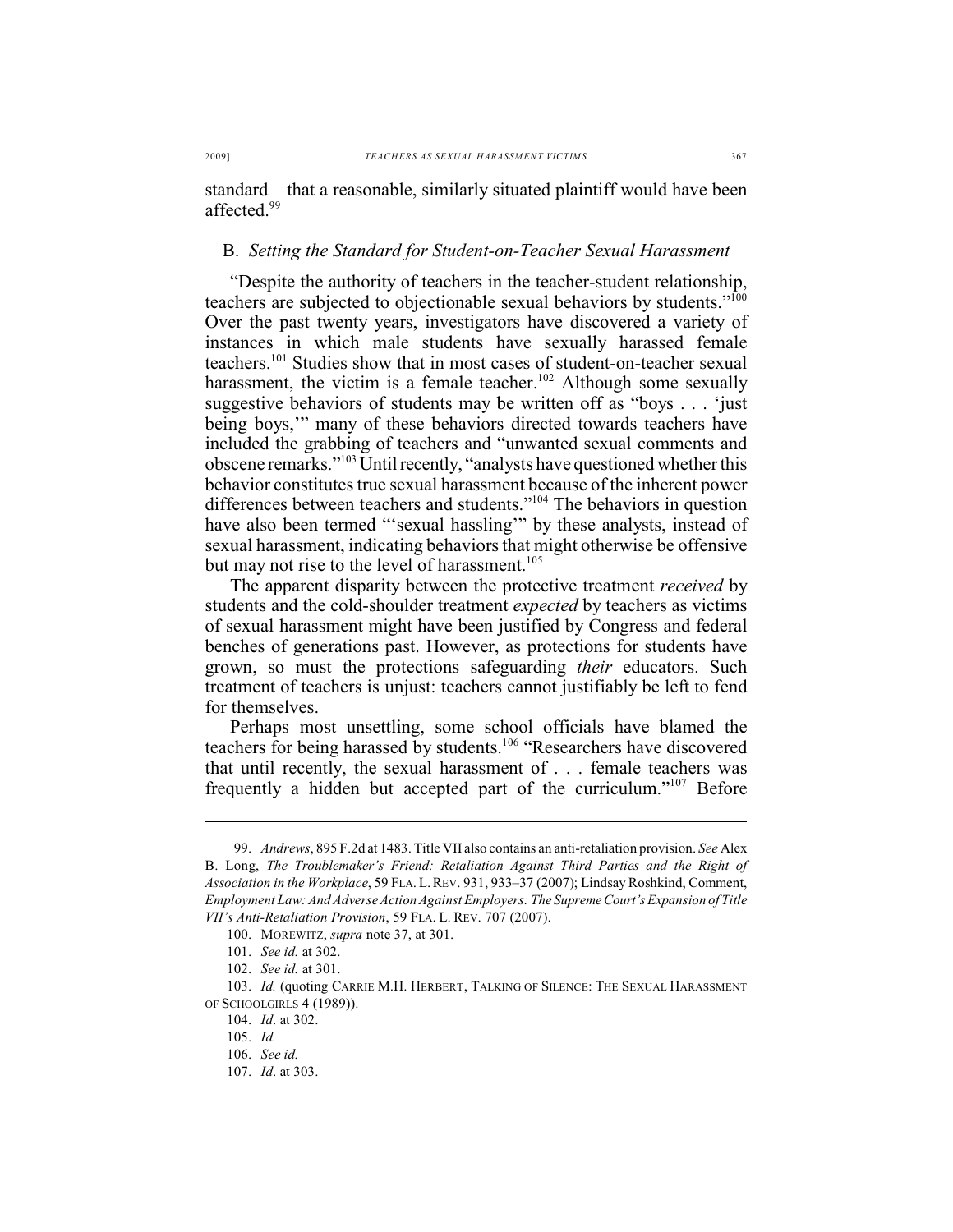legislation existed for teachers, a "[l]ack of knowledge and taboos toward sexual harassment" enabled "objectionable sexual behaviors to occur without sanctioning from school officials."<sup>108</sup>

In 2005, in *Plaza-Torres v. Rey*, a federal district court in Puerto Rico recognized that although a teacher could bring an action for sex discrimination under Title IX, by no means was such a claim her *only* method of recourse.<sup>109</sup> Noting that "the issue of whether a school may be held liable for student-on-teacher harassment has not been expressly resolved,"<sup>110</sup> the court concluded a teacher "may seek redress under Title VII" against the school district "for the sexual harassment suffered on account of one of her students."<sup>111</sup> In this landmark decision, the court explained that "Title VII seeks to eliminate *all* forms of sex discrimination in *all* work environments" and "absent clear directive from the U.S. Supreme Court . . . we will not limit the reach of Title VII liability by closing the door on student-on-teacher harassment."<sup>112</sup>

The court then addressed the issue of the school's liability for the teacher's Title VII sexual harassment claim.<sup>113</sup> The school district argued that the teacher's claims under Title VII should be dismissed because a school district cannot be held liable for the actions of a student and because the teacher did not establish that the district failed to take corrective action.<sup>114</sup> "[A]n employer's liability for hostile environment sexual harassment depends on the relationship between the employer and the person responsible for the sexual harassment."<sup>115</sup> The court dismissed the school district's argument because it found "[t]he basis for liability in this case is clear."<sup>116</sup> The court explained "[a]n employer/school is liable '[i]f an official representing that institution knew, or in the exercise of reasonable care, should have known of the harassment's occurrence, unless that official can show that he or she took appropriate steps to halt  $it.$ "<sup>117</sup>

<sup>108.</sup> *Id.*

<sup>109.</sup> *See* Plaza-Torres v. Rey, 376 F. Supp. 2d 171, 179 (D.P.R. 2005).

<sup>110.</sup> *Id*. at 181.

<sup>111.</sup> *Id*. at 182.

<sup>112.</sup> *Id.* (emphasis added).

<sup>113.</sup> *Id.*

<sup>114.</sup> *Id.* 

<sup>115.</sup> *Id*. at 183; *see also* Molina Quintero v. Caribe G.E. Power Breakers, Inc., 234 F. Supp. 2d 108, 112 (D.P.R. 2002) (distinguishing the applicable standards for employer liability as a result of sexual harassment perpetrated by a supervisor or by a coworker).

<sup>116.</sup> *Plaza-Torres*, 376 F. Supp. 2d at 183.

<sup>117.</sup> *Id.* (quoting Lipsett v. Univ. of P.R., 864 F.2d 881, 901 (1st Cir. 1988) (alteration in original)).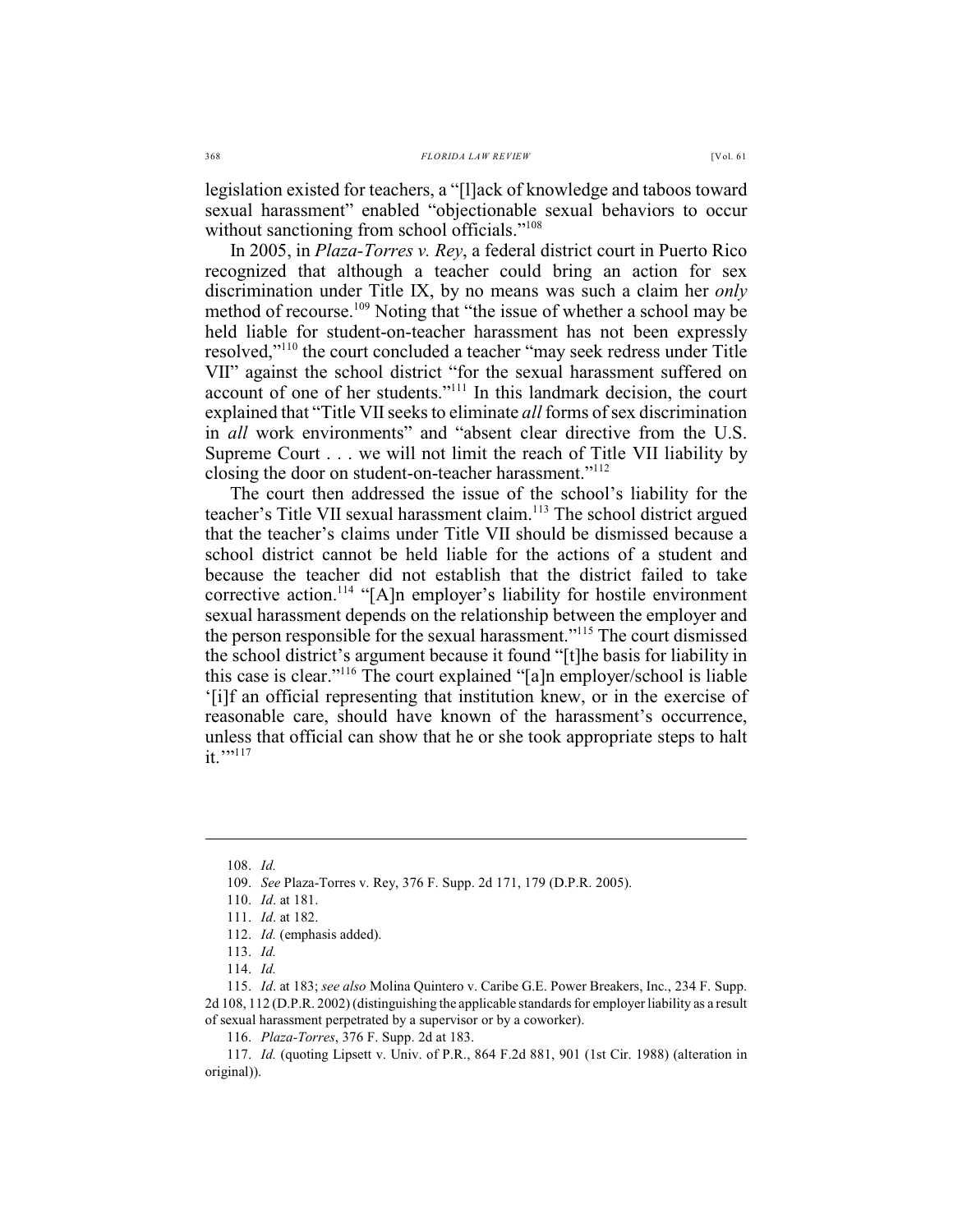In this case, the teacher resigned two months after she informed her school's officials about the harassment.<sup>118</sup> After establishing its theory of recovery for teachers under Title VII, the court in *Plaza-Torres* denied the school district's motion for summary judgment. Under Title VII, the court held the issue of "[w]hether two months is enough time to take an appropriate corrective action against sexual harassment in the work place is an issue of fact which is reserved for the jury."<sup>119</sup>

In *Plaza-Torres*, the court relied on several recent decisions to determine whether a school can be held "liable for the misconduct or sexual harassment perpetrated by one of its students upon a teacher/employee of the school."<sup>120</sup> Rejecting the school district's invitation to dismiss the harassed teacher's claims since a cause of action for student-on-teacher sexual harassment has not been established by either the U.S. Supreme Court or the First Circuit, the court reasoned such a cause of action "may be inferred from recent Title VII, Equal Protection and Title IX case law." $^{121}$  Existing precedent clearly establishes that a school may be held liable both for teacher-on-student harassment and for student-on-student harassment, while an employer may be held liable for harassment of an employee by a supervisor, of an employee by a coworker, and even of an employee by a non-employee such as a customer.<sup>122</sup> In the same manner that an employer may be held liable for customer-on-employee harassment, the*Plaza-Torres* court ultimately held that a teacher may bring a cause of action for student-on-teacher harassment.<sup> $123$ </sup> The court relied on a "handful of cases which suggest that student-on-teacher harassment is cognizable under Title VII."<sup>124</sup>

#### C*. A "Special" Exception?*

"[S]pecial education students who are prone to disruptive behavior by virtue of their disabilities"<sup>125</sup> used to be placed in separate special education classes apart from other students. Now, however, federal law places these students, regardless of the severity of their disabilities, "in the most normal or regular school setting possible where [they] can be

124. *Id.* at 181.

<sup>118.</sup> *Id.* at 184.

<sup>119.</sup> *Id.*

<sup>120.</sup> *Plaza-Torres*, 376 F. Supp. 2d at 180.

<sup>121.</sup> *Id.*

<sup>122.</sup> *Id.* at 181.

<sup>123.</sup> *Id.* at 182 ("[A]bsent clear directive from the U.S. Supreme Court or the First Circuit Court, we will not limit the reach of Title VII liability by closing the door on student-on-teacher harassment. After all, Title VII seeks to eliminate all forms of sex discrimination in all work environments.").

<sup>125.</sup> *Mongelli*, 491 F. Supp. 2d at 478.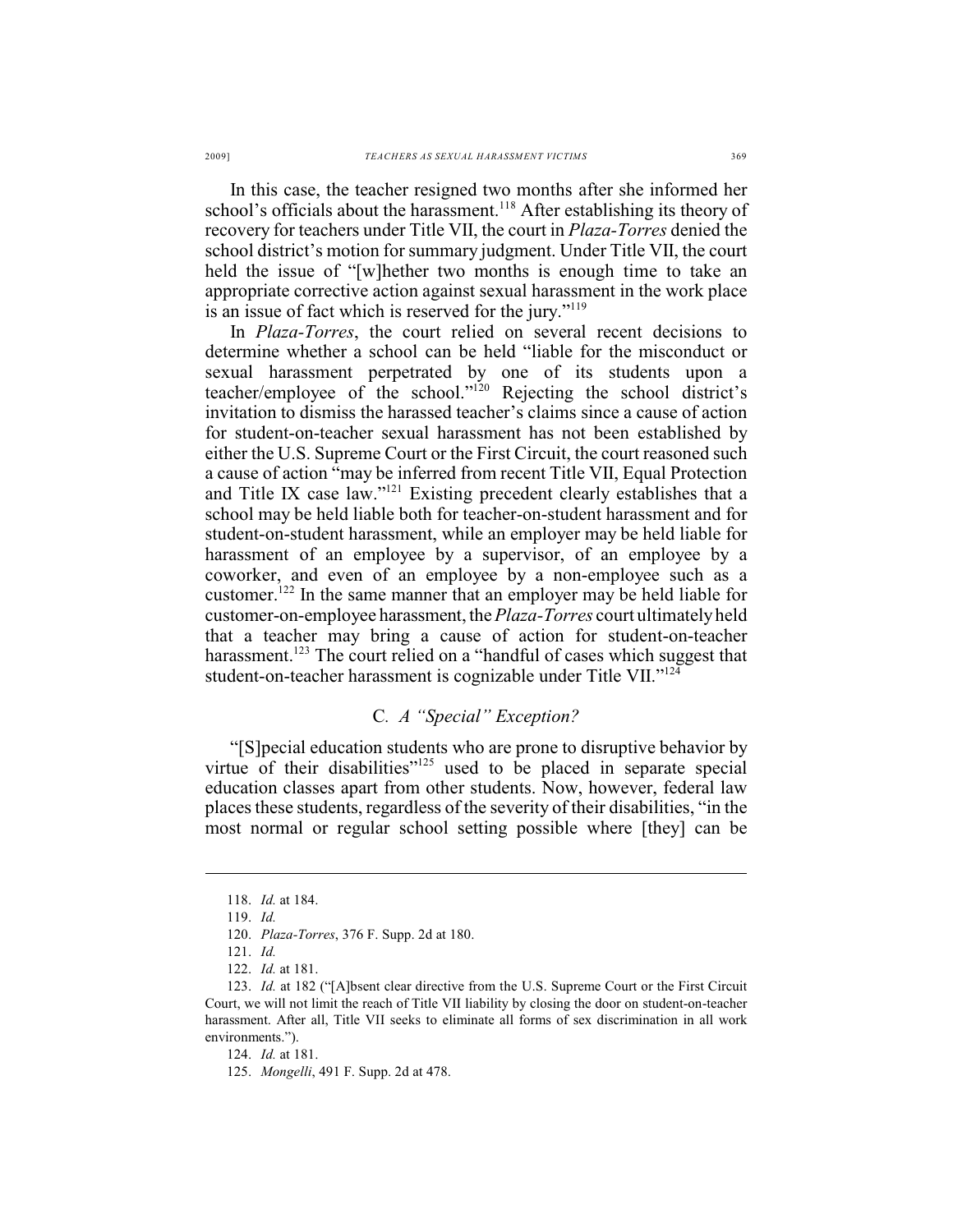successful."<sup>126</sup> Do the unique circumstances surrounding special education students require a "special" exception for sexual harassment?

In *Mongelli v. Red Clay Consolidated School District Board of Education*, a male ninth-grade special education student sexually harassed a special-education teacher eight times over twelve days.<sup>127</sup> The student directed vulgar comments and sexually suggestive gestures towards the teacher, and physically grabbed her several times.<sup>128</sup> Following school protocol, the teacher made numerous written referrals to the principal's office, and the student was suspended several times for up to five days.<sup>129</sup> The harassment occurred in front of the teacher's other students.<sup>130</sup>

The court admitted that, under the circumstances, the student's conduct could be described as humiliating, and not merely an offensive utterance.<sup>131</sup> In addition, the court recognized the harassment "could have interfered with [the teacher's] work performance by disrupting the classroom and undermining her authority as a teacher." $132$  Despite the student's disturbing conduct, for which he had since been charged criminally, the court concluded, mainly because the student's actions had occurred over a short period of time, that the teacher failed to establish a prima facie case of a hostile work environment against the school district and that "the severity of the conduct and the context in which it took place [were] not sufficient to satisfy Title VII's 'severe or pervasive' requirement."<sup>133</sup> The court reasoned that even if the student's conduct was found to satisfy the severe or pervasive requirement, the teacher nonetheless "failed to establish that a reasonable person in her situation would have been detrimentally affected by the objectionable conduct."<sup>134</sup>

Although the court conceded "a school *may* be held liable for student-on-teacher harassment, even if the harasser is a special education student,"<sup>135</sup> it was unwilling to allow the teacher's claim to succeed. In attempting to shield the defendant school district from liability, the court cited the Supreme Court's opinion in *Oncale v. Sundowner Offshore Services, Inc.*, emphasizing that "the objective severity of harassment

<sup>126.</sup> STUART E. SCHWARTZ & CRAIG A. CONLEY, HUMAN DIVERSITY: A GUIDE FOR UNDERSTANDING 613 (4th ed. 2000). Many educators prefer to place children with disabilities in the regular education classroom and "to provide whatever services are needed in that setting so that the children are successful in that environment." *Id.*

<sup>127.</sup> *Mongelli*, 491 F. Supp. 2d at 471–73.

<sup>128.</sup> *Id.*

<sup>129.</sup> *Id.* at 472, 474.

<sup>130.</sup> *Id.* at 480.

<sup>131.</sup> *Id.*

<sup>132.</sup> *Id.*

<sup>133.</sup> *Id.* 

<sup>134.</sup> *Id.*

<sup>135.</sup> *Id.* at 480 n.20 (emphasis added).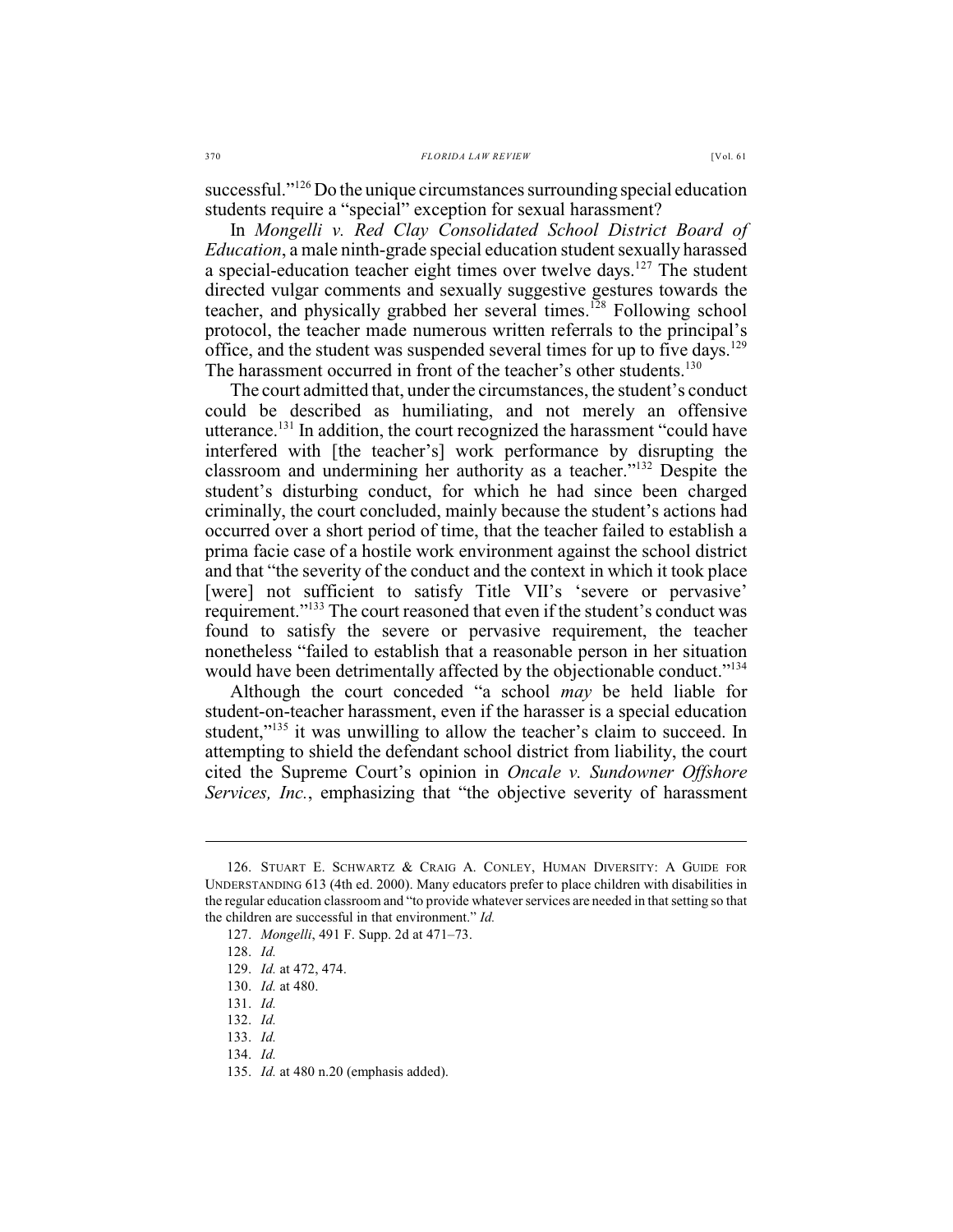should be judged from the perspective of a reasonable person in the plaintiff's position, considering all the circumstances, including careful consideration of the social context in which particular behavior occurs and is experienced by its target."<sup>136</sup> Relying on *Oncale*, the school district argued that within the context of special education in which the harasser was a special-needs student, the behavior could not be severely abusive or hostile as a matter of law.<sup>137</sup>

Admittedly, "it is not uncommon for special education students to act out in an inappropriate manner . . . . "<sup>138</sup> However compelling the argument may be for forbidding a special-education student's actions from being considered sexual harassment, the court was not persuaded to make a bright line rule that "*no* special education student's behavior could *ever* constitute harassment actionable under Title VII."<sup>139</sup> The court appeared willing to find a teacher a victim of sexual harassment under Title VII, under circumstances much more severe or pervasive than those faced by this teacher. This decision, however, leaves a reasonable person perplexed as to how severe or pervasive the harassing behavior must actually be for a successful claim. *Mongelli* reveals that the court interpreted the colorful language of *Oncale* through a stripped-down, all-or-nothing lens, effectively leaving the teacher with no relief in sight.

A blanket prohibition immunizing schools from liability for harassment of a teacher by a special education student would be "a disservice to teachers, who deserve a working environment free from abuse, and would provide schools with no incentive to remedy incidents of harassment in their special education classrooms."<sup>140</sup> Nevertheless, "the requisite threshold of abuse will necessarily be higher than with students lacking developmental disabilities," yet "harassment of teachers by special education students *can* constitute a hostile work environment for Title VII purposes."<sup>141</sup> To date, there is no authority that "imposes a different standard of sexual harassment because developmentally disabled individuals are involved."<sup>142</sup>

The message the *Mongelli* court sends to teachers, especially those of special-education students, is frightening. The court recognized that "while plaintiff has made it clear that she was subjectively offended by [the student's] behavior, nothing in the record purports to show where the

<sup>136.</sup> *Id.* at 480 (quoting Oncale v. Sundowner Offshore Servs., Inc., 523 U.S. 75, 81 (1998)).

<sup>137.</sup> *See id.* at 480–81.

<sup>138.</sup> *Id.* at 481.

<sup>139.</sup> *Id*. (emphasis added).

<sup>140.</sup> *Id.* at 478.

<sup>141.</sup> *Id.* (emphasis added).

<sup>142.</sup> Mitchell H. Rubinstein, *Shocking Decision Holding that Teacher Does Not State Sexual Harassment Claim Against Student*, Adjunct Law Prof. Blog, http://lawprofessors.typepad.com/adj unctprofs/2007/07/teacher-does-no.html (July 9, 2007).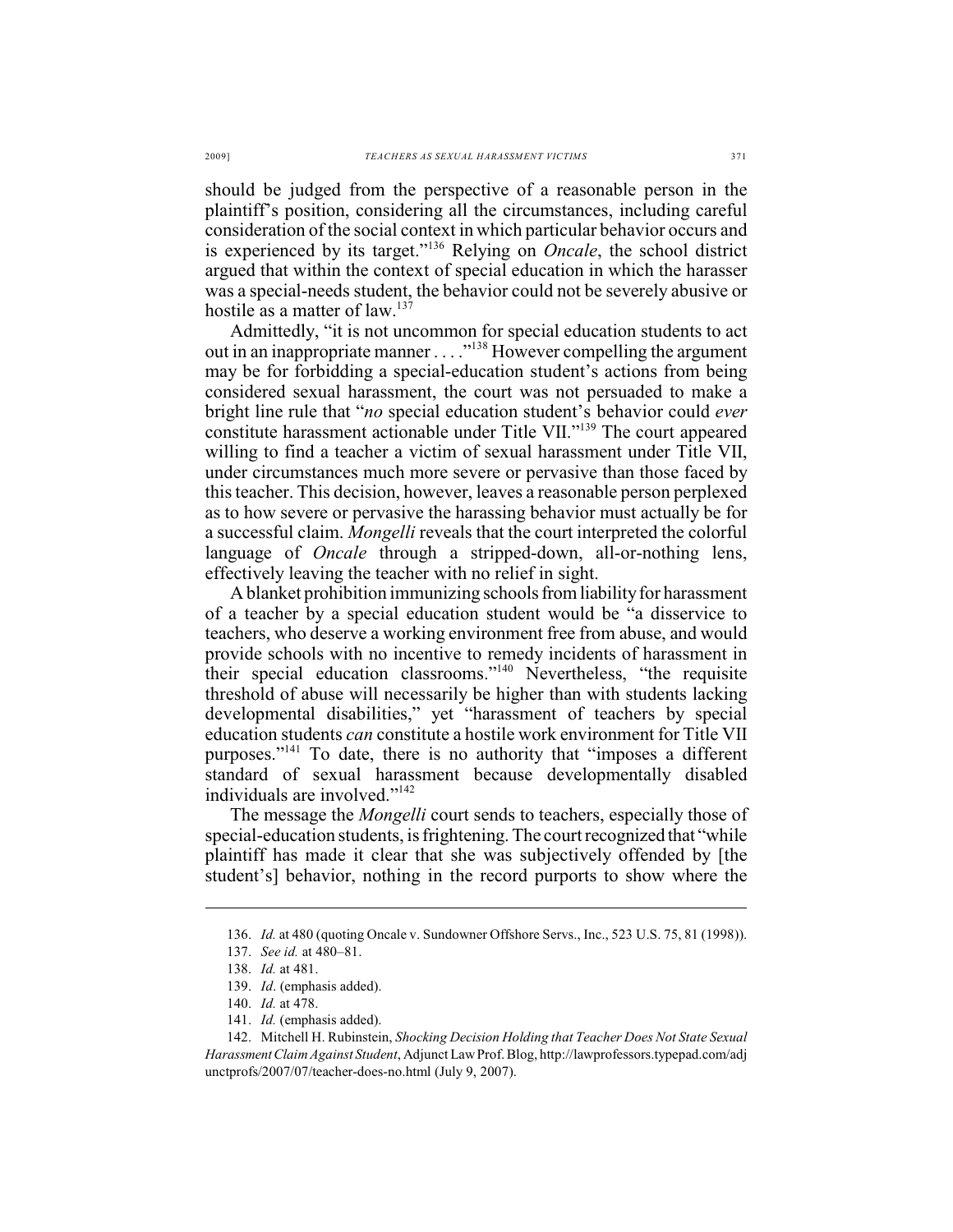tolerance threshold of a reasonable special education teacher lies, let alone whether it was crossed in the case at bar." $^{143}$  Essentially, when a teacher, in front of the other students in her class, is repeatedly "grabbed forcefully," "hump[ed]," told her "nipples are hard," and is "pulled . . . close to [a student's] body" while being called a derogatory name,<sup>144</sup> there still is insufficient evidence from which a jury could possibly determine that this behavior has detrimentally affected a reasonable special education teacher in the plaintiff's position.<sup>145</sup> Although the court admits there is no precedent for a tolerance threshold of harassment, a jury of fact-finders would be quite capable of making such a determination. Shockingly, what would typically be thought of as an issue for a jury to resolve—determining a tolerance threshold of harassment—was swiftly swept under the carpet. In granting the school district's motion for summary judgment,<sup>146</sup> the *Mongelli* court, in effect, closed the door on any possibility of relief for a special education teacher bringing a Title VII claim, even though it expressly declined to adopt such a bright line rule. $147$ 

## D. *Reasoning in the Right Direction: Support for Student-on-Teacher Sexual Harassment Claims*

Although the cases described in this Part employ different legal arguments, they all have one thing in common: they uniformly suggest that a cause of action under Title VIIfor student-on-teacher harassment should be recognized.

# E*. Principles of Agency Theory Hard[ly] at Work*

Before the Court decided *Meritor* in 1986,<sup>148</sup> courts were divided "on whether in hostile environment cases the plaintiff could rely on agency principles . . . . "<sup>149</sup> "In *Meritor*, the Court expressed general approval of the use of agency law—that is, law governing when one person should be held to have acted on behalf of another—to determine whether the employer should be vicariously liable, leaving it open to lower courts to fashion

<sup>143.</sup> *Mongelli*, 491 F. Supp. 2d at 481.

<sup>144.</sup> *Id.* at 472.

<sup>145.</sup> *Id.* at 481.

<sup>146.</sup> *Id.*

<sup>147.</sup> *Id.* ("[T]he court has declined defendants' invitation to find that no special education student's behavior could ever constitute harassment actionable under Title VII.").

<sup>148.</sup> Meritor Savings Bank, FSB v. Vinson, 477 U.S. 57 (1986). *See* Part I.A, *supra*.

<sup>149.</sup> FRANCIS, *supra* note 22, at 51 ("The basic premise of agency law is that the acts of the agent are attributed to the principal if the agent is acting 'within the scope' of his or her authority.").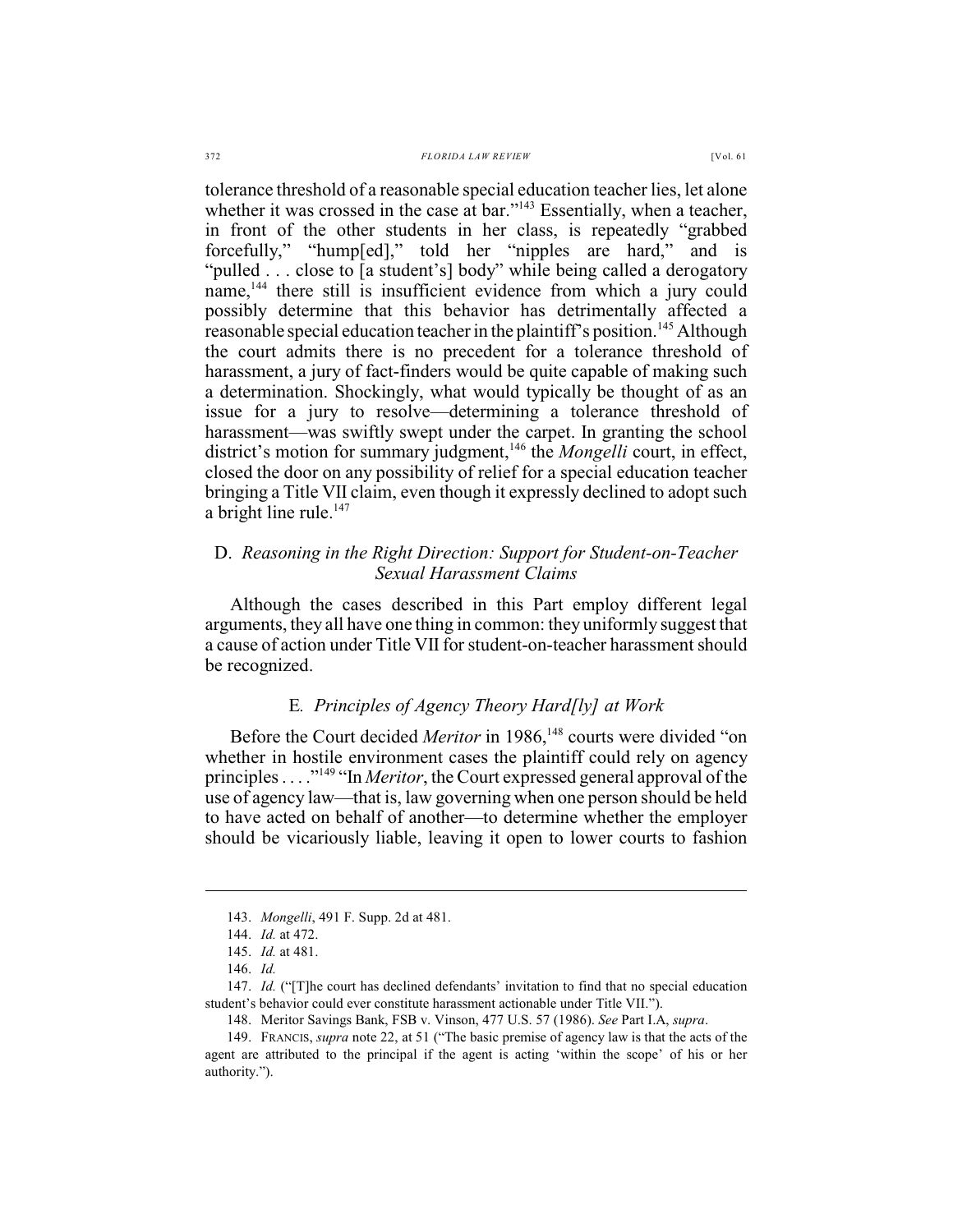standards case by case."<sup>150</sup> After *Gebser* was decided in 1998, it was clear that in sexual harassment law, a "plaintiff will either need to show that the agent was acting within the scope of responsibilities or will need to establish some other basis for attributing the agent's conduct to the principal."<sup>151</sup> Therefore, in hostile environment cases, "the employer is liable . . . if the employer knows of the harassment and negligently fails to correct it  $\ldots$  ."<sup>152</sup>

In *Plaza-Torres*, the court recognized "the applicable standard [in considering student-on-teacher harassment] is the one utilized in customeron-employee harassment . . . . <sup>"153</sup> In *Plaza-Torres*, the court dismissed the school district's argument that even if the student's behavior was considered harassment, the teacher would have no recourse under Title VII because the EEOC Guidelines<sup> $154$ </sup> do not include students as examples of third parties or non-employees for which an employer may be held liable for sexual harassment.<sup>155</sup> By their very nature, EEOC Guidelines contain examples of the situations in which employer liability attaches for nonemployee conduct, but the list is not exhaustive.<sup>156</sup> The court based its conclusion on the EEOC guidelines, which provide:

An employer may also be held responsible for the acts of non-employees, with respect to sexual harassment of employees in the workplace where the employer (or its *agents* or supervisory employees) knows or should have known of the conduct and fails to take immediate and appropriate corrective action. In reviewing these cases the Commission will consider the extent of the employer's control and any other legal responsibility which the employer may have with respect to the conduct of such non-employees.<sup>157</sup>

Thus, it is evident "*the term 'non-employee,'* as defined in EEOC Guidelines, *does not exclude students*, especially if the [c]ourt finds that a school has control and legal responsibility over student misconduct."158

158. *Id.* (emphasis added); *see also* Peries v. N.Y. City Bd. of Educ., No. 97 CV 7109(APR), 2001 WL 1328921, at \*6 (E.D.N.Y. Aug. 6, 2001) (recognizing that while a victim teacher wields at least nominal disciplinary authority over a student harasser, as a general rule, school districts and school officials have disciplinary authority, such as the power to suspend students, that exceeds the authority of individual classroom teachers).

<sup>150.</sup> *Id.* 

<sup>151.</sup> *Id.*

<sup>152.</sup> *Id.*

<sup>153.</sup> *Plaza-Torres*, 376 F. Supp. 2d at 183.

<sup>154.</sup> *See supra* note 21 and accompanying text.

<sup>155.</sup> *Id.*

<sup>156.</sup> *Id.*

<sup>157.</sup> *Id.* (quoting 29 C.F.R. § 1604.11(e) (2008) (emphasis added)).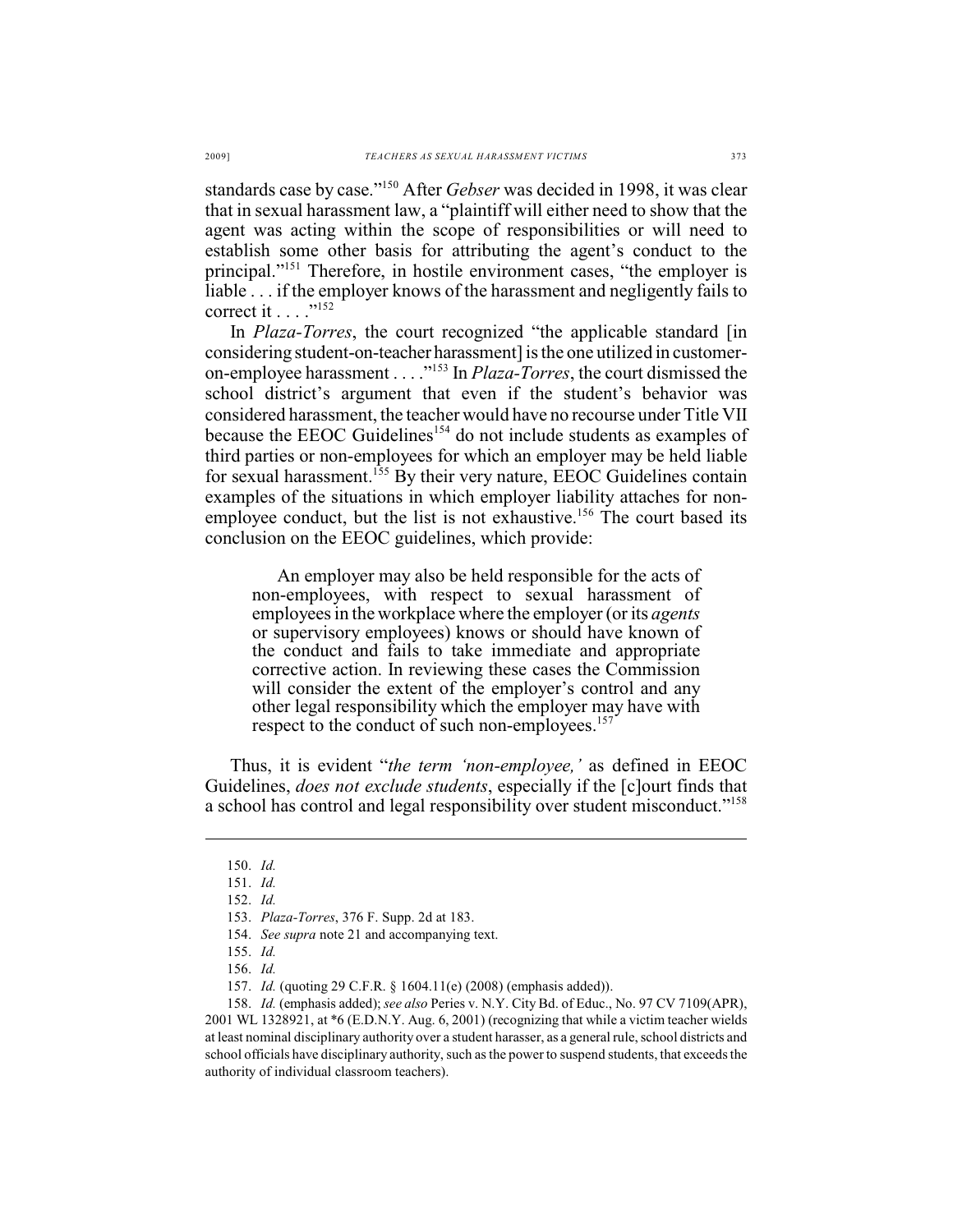If the behavior of students creates a hostile work environment "and the educational institution knows about it, it will be liable if it fails to take 'immediate and appropriate corrective action . . . .' [T]he type of appropriate steps the school should take will differ depending on the level of control the school has over the third party harasser."<sup>159</sup> The *Plaza*-*Torres* court ultimately held that "[u]nnecessary restriction in the scope of employer liability under Title VII is inappropriate absent any legal authority to that effect."<sup>160</sup>

In 1986, the Supreme Court in *Meritor* first expressed general approval of using agency principles as a guide for interpreting Title VII.<sup>161</sup> Notwithstanding the judiciary's recent connection between agency principles and Title VII,  $^{162}$  courts have remained hesitant to apply those principles to Title VII.

In *Peries v. New York City Board of Education*, a teacher filed suit against the New York Board of Education for failing to take remedial action against a student who harassed him because of his race and national origin.  $16\overline{3}$  The teacher filed suit under Title VII, arguing the student's "name-calling, mimicking, and other abuse created a hostile work environment."<sup>164</sup> The district court held that the teacher could prevail on an action for sexual harassment against the school if he could show "first that a hostile environment existed and second that the school board either provided no reasonable avenue of complaint or knew of the harassment and failed to take appropriate remedial action."<sup>165</sup> The court reasoned that school board officials and school administrators are charged with a "disciplinary authority that exceeds that of a classroom teacher" and includes "the power to suspend students and take other actions not commonly carried out by individual classroom instructors."<sup>166</sup>

Most important to this Note, however, was the court's conclusion that summary judgment of the plaintiff's Title VII claims against the school was improper since "[t]he question of whether school officials took appropriate remedial action is a question of fact, not law." $167$  Reconciling the *Peries* holding, where the school board's motion for summary

<sup>159.</sup> FRANCIS, *supra* note 22, at 58 (quoting Sexual Harassment Guidance: Harassment of Students by School Employees, Other Students, or Third Parties, 62 Fed. Reg. 12,034, 12,040 (Mar. 13, 1997)).

<sup>160.</sup> *Plaza-Torres*, 376 F. Supp. 2d at 183–84.

<sup>161.</sup> *See* Meritor Savs. Bank, FSB v. Vinson, 477 U.S. 57, 72 (1986).

<sup>162.</sup> *See supra* notes 103–06 and accompanying text.

<sup>163.</sup> Peries v. N.Y. City Bd. of Educ., No. 97 CV 7109(APR), 2001 WL 1328921, at \*1 (E.D.N.Y. Aug. 6, 2001).

<sup>164.</sup> *Id.* at \*6.

<sup>165.</sup> *Id.*

<sup>166.</sup> *Id.*

<sup>167.</sup> *Id.* at \*7.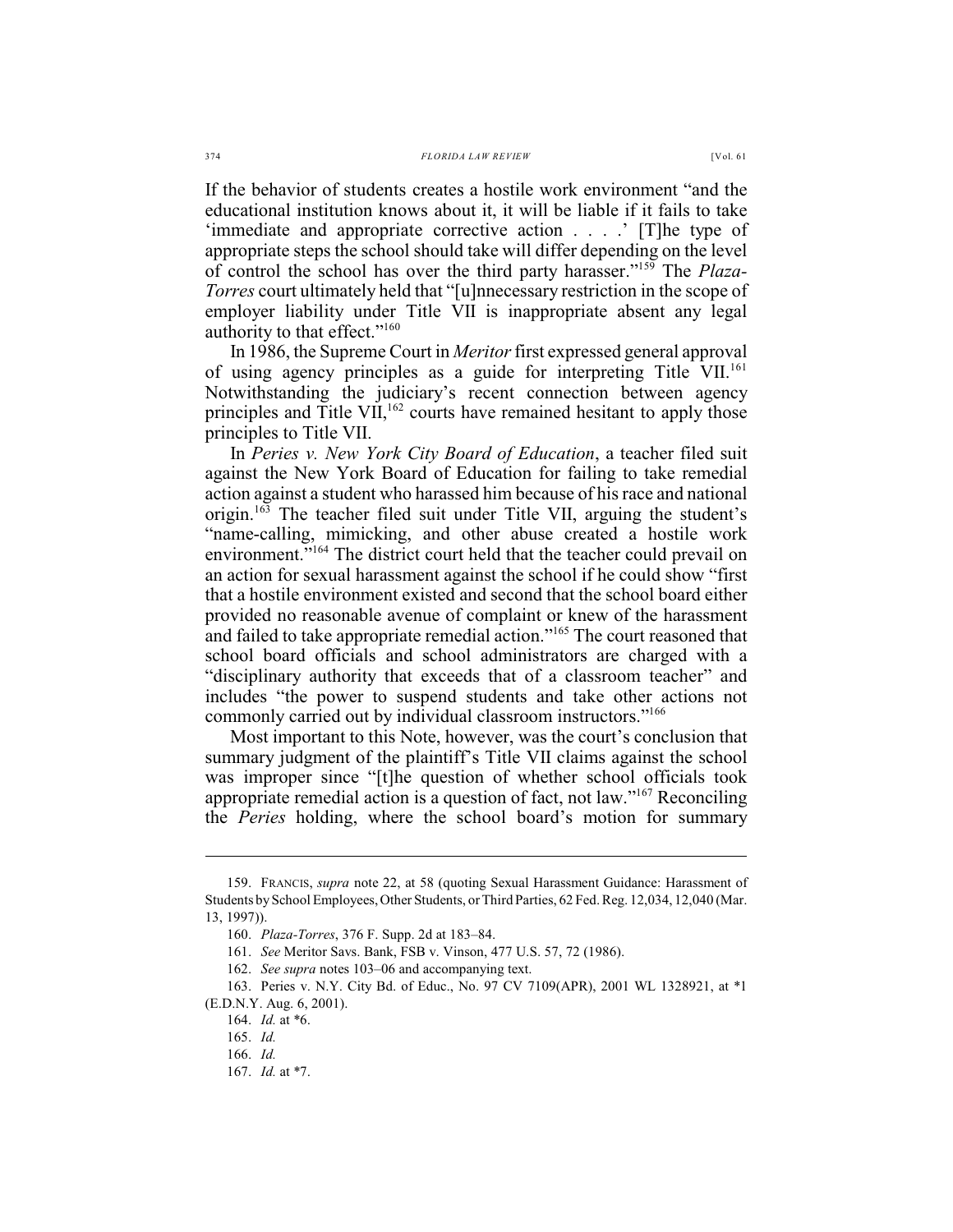judgment was denied, with *Mongelli* is a challenge to say the least. Instead of dismissing the plaintiff's claim in *Mongelli* on summary judgment, the court could have followed the logical opinion of the *Peries* bench. Specifically, *Peries* decided that "the jury will have to make a decision 'by looking at all the circumstances' surrounding the harassment, . . . including the severity of the abuse, the nature of the humiliation, its interference with [the plaintiff's] teaching, and its effect on his psychological wellbeing."<sup>168</sup> Even if the jury is not convinced by the teacher's allegations, the *Peries* court believed the question should not be resolved by the court on a motion for summary judgment.<sup>169</sup> The saving grace for the *Mongelli* court was that *Peries* is persuasive, rather than controlling, judicial authority.

The *Mongelli* court chose to ignore the *Peries* court's reasoning and thus created a conflict among federal district courts as to when a question of fact in school sexual harassment cases exists. Two additional cases, *Schroeder v. Hamilton School District<sup>170</sup> and Lovell <i>v. Comsewogue School District*,<sup>171</sup> provide further support for the conclusion that harassment of a teacher by a student is actionable.<sup>172</sup> In both of these cases, teachers sued their school districts for not taking any significant measures to prevent harassment from their students because of the teachers' sexual orientation.<sup>173</sup> Both cases were filed under the Equal Protection clause,  $174$ and the courts "recognized that a cause of action for student-on-teacher harassment is actionable under the Equal Protection clause."<sup>175</sup> In addition, the *Schroeder* court noted that if this were "a Title VII case, the defendants could be liable . . . if [the plaintiff] demonstrated that they knew he was being harassed and failed to take reasonable measures to try to prevent it."<sup>176</sup> The *Mongelli* court should have taken into account the underlying recognition from *Schroeder* and *Lovell* that school districts could be held liable under Title VII.

In *Howard v. Board of Education*, a teacher filed suit under Title IX against the school district for sexual harassment by fellow teachers and students.<sup>177</sup> The court held the teacher's Title IX claim was precluded by Title VII and accordingly dismissed the claim.<sup>178</sup> The court noted "Title"

<sup>168.</sup> *Id.* at \*6 (citations omitted).

<sup>169.</sup> *Id.*

<sup>170.</sup> 282 F.3d 946 (7th Cir. 2002).

<sup>171.</sup> 214 F. Supp. 2d 319 (E.D.N.Y. 2002).

<sup>172.</sup> *Plaza-Torres*, 376 F. Supp. 2d at 181.

<sup>173.</sup> *Id.* 

<sup>174.</sup> U.S. CONST. amend. XIV.

<sup>175.</sup> *Id.* at 182.

<sup>176.</sup> Schroeder v. Hamilton Sch. Dist., 282 F.3d 946, 951 (7th Cir. 2002).

<sup>177.</sup> Howard v. Bd. of Educ., 893 F. Supp. 808, 812 (N.D. Ill. 1995).

<sup>178.</sup> *Id.* at 815.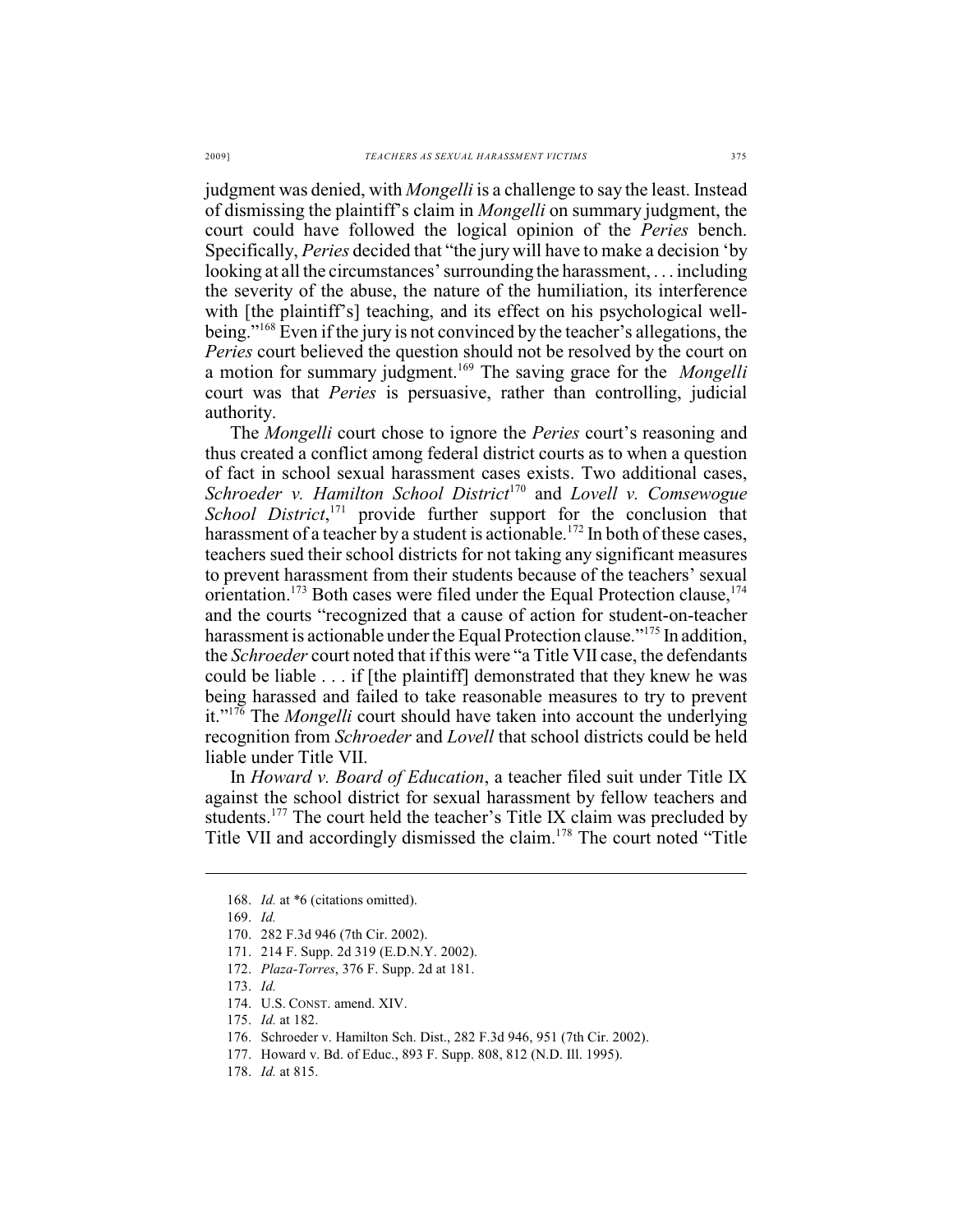VII provides a comprehensive scheme for aggrieved individuals to enforce the prohibition against discrimination in employment," suggesting that had

the teacher filed a claim under Title VII she would likely have been successful.<sup>179</sup> The *Plaza-Torres* court, in its analysis of student-on-teacher sexual harassment claims under Title VII, interpreted *Howard* as not rejecting the possibility of a Title VII student-on-teacher harassment claim against the school board.<sup>180</sup>

Although several courts have recognized student-on-teacher harassment in the context of Title VII, unfortunately, these decisions are merely persuasive: none have been the work of the Supreme Court nor have any of them been codified into an applicable federal statute. As such, these well-reasoned holdings are of little help to victims such as the plaintiff in *Mongelli*.

## IV. CONCLUSION: WHAT WILL IT TAKE FOR A TEACHER TO SUCCESSFULLY BRING A CLAIM AGAINST A STUDENT?

Courts must give teachers the ability to bring Title VII claims and win. To make this a reality, courts should establish a bright-line rule allowing juries to consider a victim's case after being harassed once or on several occasions instead of dismissing the case outright on summary judgment. Alternatively, courts should set a clear standard on the amount of time a teacher must endure harassment before a teacher can file a claim. Absent any such established guidelines, teachers are left to fend for themselves, swinging aimlessly in a ring of phantom Title VII protections.

As the law stands now, a teacher cannot determine how much harassment they must endure—and for how long—before they can bring a Title VII claim. From *Mongelli*, it is evident that eight incidents of sexually harassing behavior directed at a teacher over twelve days do not constitute conduct of a legally sufficient nature to reach a jury. In contrast, in *Plaza-Torres*, the court found a jury could consider whether multiple incidents of harassment lasting two months constituted illegal discrimination.<sup>181</sup> In an educational system with a "zero tolerance"<sup>182</sup> policy, a reasonable commentator is hard-pressed to determine a middle ground between the findings of *Mongelli* and *Plaza-Torres*. Essentially, courts have articulated that a reasonable person would not be affected by harassment over a twelve-day period, but *might* be affected by harassment over a two-month period. From afar, these two conclusions may be seen

<sup>179.</sup> *Id.*

<sup>180.</sup> *Plaza-Torres*, 376 F. Supp. 2d at 182.

<sup>181.</sup> *See supra* notes 137–46 and accompanying text.

<sup>182.</sup> *See generally* Stein, *supra* note 71, at 143–54 (discussing the interplay between zero-tolerance policies and the recognition of sexual harassment in schools by the courts).